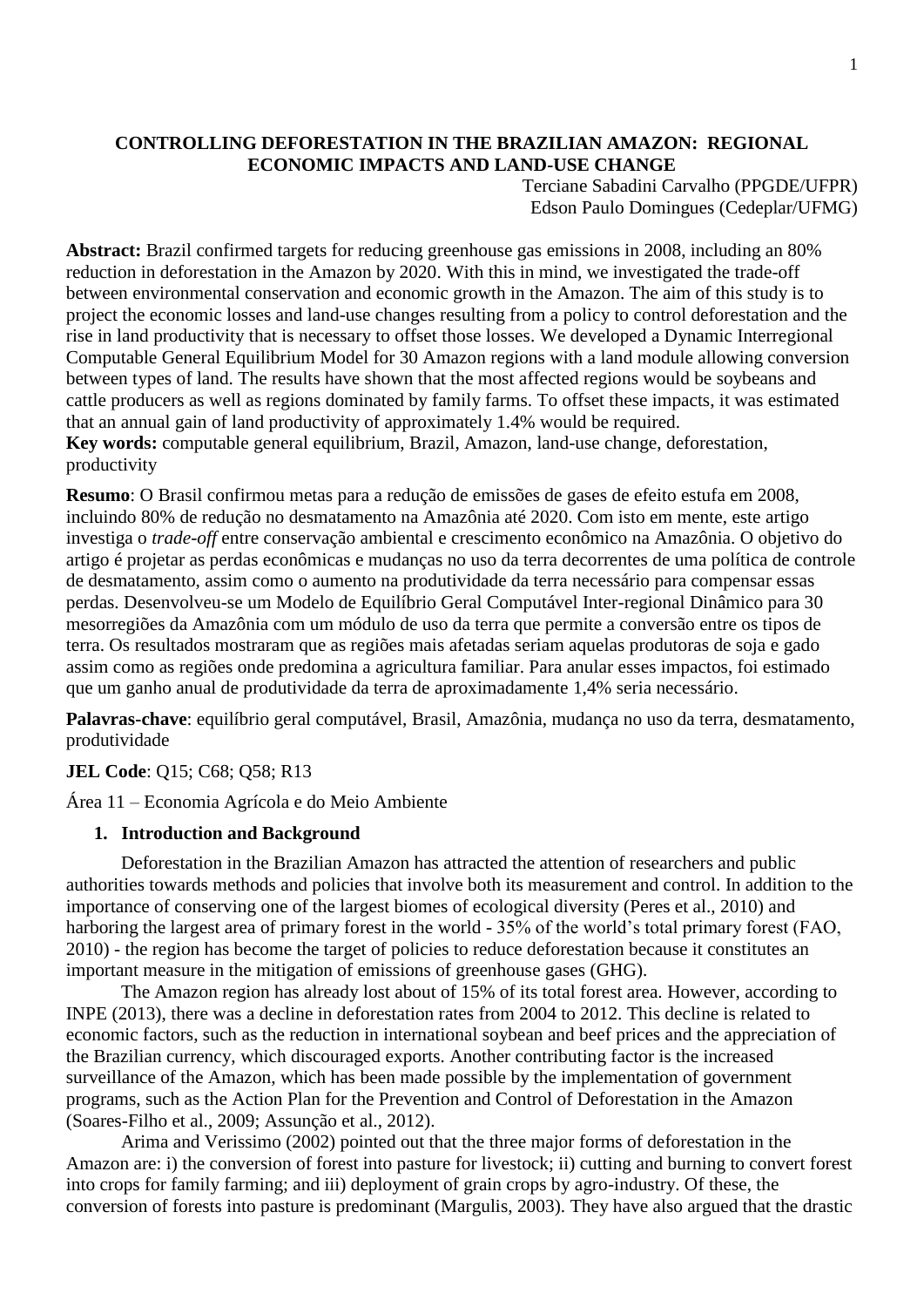reduction in tax incentives for agricultural enterprises in the late 1980s lead to a reduction in the pace of deforestation, which, however, did not occur. In the 1990s, other factors than the government development projects<sup>1</sup> became more decisive in the maintenance of deforestation, primarily predatory logging, extensive livestock farming and agrarian reform settlements<sup>2</sup>.

Some projections suggest that deforestation, despite a reduction in its rates between 2004 and 2012, may expand in the coming decades. Soares Filho et al. (2005) estimated that the projected deforestation will eliminate 40% of the current 5.4 million  $km^2$  of forests by 2040 if the occupancy patterns follow the trajectory of the last two decades. Moreover, an increase in deforestation implies a growth of GHG emissions associated with changes in land use. According to Gouvello (2010)'s estimates, the total emissions from land-use changes and forests in Brazil may grow by 25% by 2030, reaching an annual rate of 916 thousand tons of  $CO<sub>2</sub>$  equivalent, which may compromise the target reductions of reducing GHG proposed by the Brazilian government.

The latest deforestation estimates in the Amazon published by INPE (INPE, 2013) showed that from 2012 to 2013, there was an approximate 30% increase in the deforestation rate, which seems to confirm these previous projections. Although it is the second lowest rate recorded by INPE since the monitoring system began in 1988, it is an indication that deforestation could increase in the future. The prospect of increased deforestation in the Amazon has even more force when considering the adoption of some measures in the New Forest Code<sup>3</sup>, which was approved in May 2012. Included among the points of the New Code is a reduction of the limit of the legal reserve  $(RL)$  in the region<sup>4</sup> and a regularization of the smallholder farmers, excluding them from the obligation of recovering areas that were deforested in permanent preservation areas (APPs.) According to IPEA (2011), the recovery of deforested legal reserves would offset the emissions of 3.15 billion tons of carbon, which would be enough to meet the Brazilian government's four-year target to reduce emissions from deforestation.

This target assumed by the Brazilian government was presented in 2009 at  $COP15<sup>5</sup>$ . The proposal was a voluntary reduction in GHG emissions mainly through an 80% reduction in deforestation by 2020. Thus, combating deforestation in Brazil has become a priority for the government as well as for the international organizations that are concerned with global warming's effects. According to Fearnside (2005), an effective surveillance and the collection of taxes from those who do not have authorization from the Brazilian Institute of Environment and Renewable Natural Resources (IBAMA) should be accompanied by the necessary understanding of the social, economic and political aspects of the region. Bringing this concern to the economy of the regions in the Amazon, the question arises as to how the control of deforestation can restrict agricultural expansion, which represents an important economic activity in the region. Without alternatives for growth in agriculture and other sectors, which are indirectly affected, there may be a tradeoff between the goals of regional economic growth and the preservation of the forest.

Some options are indicated to reconcile the economic growth of the region with sustainable development and the reduction of deforestation. One refers to intensifying agriculture by increasing land productivity. This increase in productivity would allow the same area, which has been deforested, to produce a greater output amount without expanding the deforested area as crop or pasture land through additional deforestation.

 $\overline{a}$ 

<sup>&</sup>lt;sup>1</sup> The government development projects appear to affect deforestation, mainly in the decades of 1970 and 1980 (Pfaff, 1999). <sup>2</sup> Land reform policies and violent conflict in the Amazon region can be seen in Alston et al., 2000.

<sup>&</sup>lt;sup>3</sup> The Brazilian Forest Code was created by Law No. 4771 on September 15, 1965. The Code sets limits on property use, which must coincide with existing vegetation on the ground for the common good of all inhabitants of Brazil. The first Brazilian Forest Code was established by Decree No. 23,793, on January 23, 1934.

<sup>&</sup>lt;sup>4</sup> The portion to be preserved in the current Forest Code is 80%, but is decreased to 50% in states that have 65% of their territory designated as protected areas or indigenous lands.

<sup>5</sup> COP15 (United Nations Conference on Climate Change), held from December 7-18, 2009, in Copenhagen brought together 193 member countries of the United Nations Framework Convention on Climate Change. Its proposal was to define a global action agenda to control global warming and ensure the survival of the human species.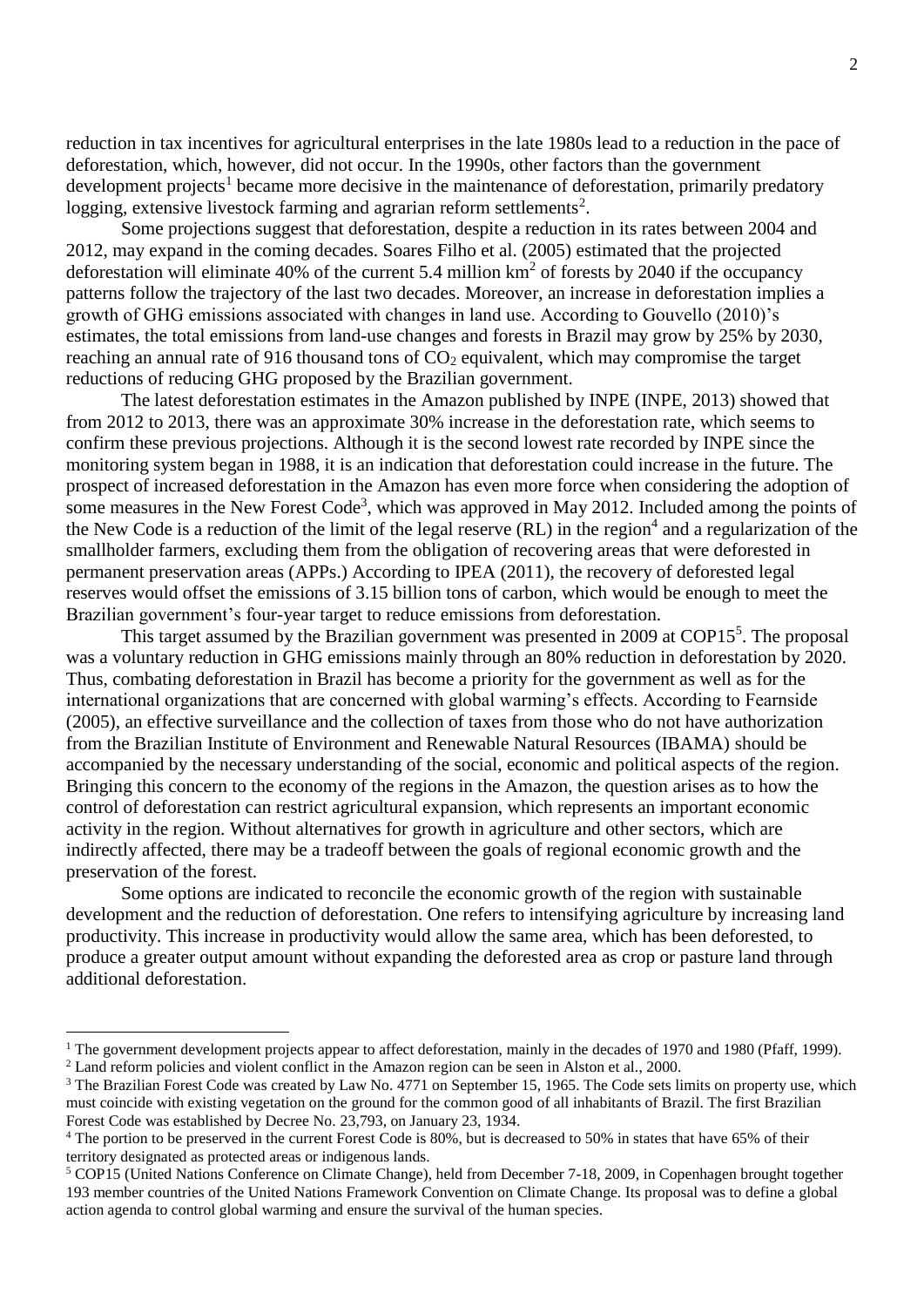In this context, it is relevant to investigate the aspects of a possible tradeoff between environmental conservation and economic growth in the region. Furthermore, it is important to understand the relationship among agricultural activities with the land occupation and use. The goals of this paper, therefore, are: i) to evaluate the impacts of land-use policies on regional growth in Amazon<sup>6</sup>; ii) to investigate the role of agricultural technical improvement in the region. We built an interregional dynamic computable general equilibrium model (CGE) for 30 regions in the Amazon and the rest of Brazil, called REGIA (Interregional General Equilibrium Model for the Brazilian Amazon)<sup>7</sup>. REGIA has a module of land-use change that enables it to model the conversion of different categories of land use. The incorporation of the land module into REGIA is fundamental in the analysis of the effects of a policy that restricts land use and directly affects the agricultural activity in the region.

Therefore, REGIA was used to simulate a scenario considering the targeted deforestation reduction of 80% by 2020 in accordance with the National Plan on Climate Change - PNMC (2008), followed by a hypothetical zero deforestation policy from 2021 to 2030. Moreover, a simulation was performed to estimate the land productivity gains needed to offset the adverse effects of the deforestation policy on the Amazon economy.

# **2. METHODOLOGY**

# *2.1 REGIA model*

 $\overline{a}$ 

REGIA is a Computable General Equilibrium model (CGE) with a recursive dynamic and landuse module for 30 regions of the Brazilian Legal Amazon<sup>8</sup> and the rest of Brazil. It is a bottom-up model, that is, a multiregional model where the national results are aggregations of the regional results. Moreover, it is the first CGE model built for the Amazon economy with this very detailed regional disaggregation.

REGIA has some improvements over other CGE models that also examined issues related to the Amazon and deforestation, such as Pattanayak et al. (2009) and Cattaneo (2001). The first improvement is the treatment of land use in a recursive dynamic model so we can analyze the impacts of different scenarios over time as well as the endogenous adjustment of land supply. The second improvement is the largest regional disaggregation - 30 regions of the Amazon and the rest of Brazil.

REGIA has a core theoretical structure similar to the Australian TERM, an acronym for The Enormous Regional Model (Horridge et al., 2005). TERM is a Johansen type bottom-up multi-regional CGE model that is derived from the continued development of the ORANI (Dixon et al., 1982) model and its generic version, the ORANI-G (Horridge, 2000). TERM was developed to address disaggregated regional data and also to allow for the generation of faster solutions for simulations relative to available models (Horridge et al., 2005).

REGIA is composed of blocks of equations that determine relationships between supply and demand, according to optimization assumptions and market-clearing conditions. In addition, several national aggregates are defined in these blocks as the aggregate employment, GDP, balance of trade and price indexes. The most productive sectors minimize production costs subject to a technology of constant returns to scale in which the combinations of intermediate inputs and primary factors (aggregated) are determined by fixed coefficients (Leontief). There is substitution via the prices of domestic and imported goods in the composition of inputs according to the function of the constant elasticity of substitution (CES). A CES specification also controls the allocation of a domestic compound among the various regions. In REGIA, substitution also takes place between capital, labor and land in the composition of the

<sup>6</sup> This article is a contribution from the Brazilian Research Network on Global Climate Change, agreement FINEP/RedeCLIMA 01.08.0405.01.

<sup>&</sup>lt;sup>7</sup> REGIA refers to the aquatic lily pad that is typical of the Amazon region. It has a large leaf-shaped circle, which lies on the surface of the water, and can grow to be up to 2.5 meters in diameter and support up to 40 pounds if well-distributed on its surface.

<sup>8</sup> Throughout the paper we use the word "Amazon" to refer to the "Brazilian Legal Amazon."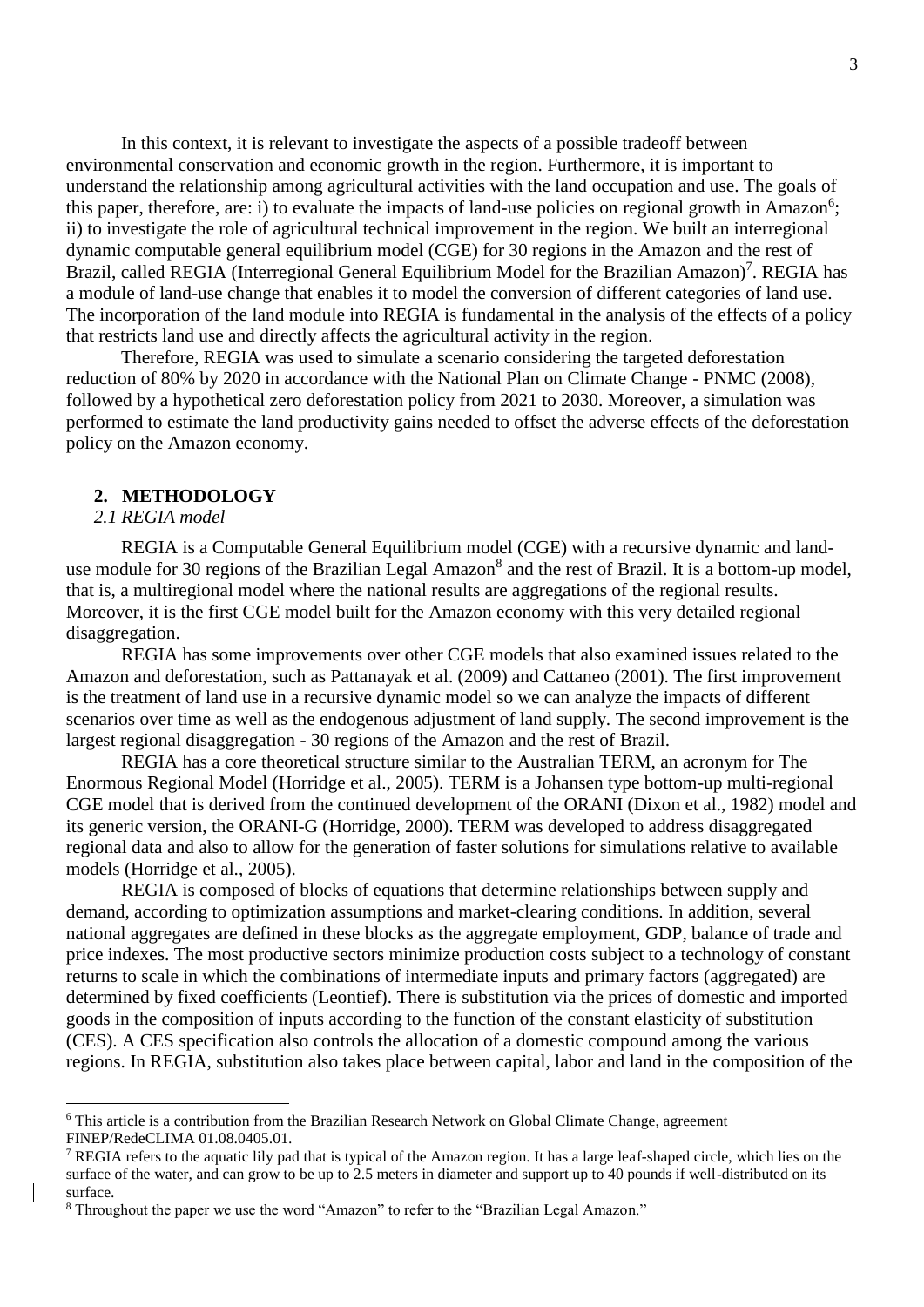primary factors through CES functions; however, the land factor is allocated only in the agriculture and livestock sectors.

The goods of a given region that are directed to another are compounded by the basic values and the trade and transport margins. The share of each margin in the delivery price is a combination of source, destination and goods source (domestic or imported). Margins on goods from one region to another can be produced in different regions. It is expected that margins are distributed more or less equally between the origin and destination or between intermediate regions in the case of transport from more distant regions. In addition, there is substitution between suppliers of margins, according to a CES function.

In the model, there is a representative household for each region consuming domestic and imported goods. The choice between domestic and imported goods (from other countries) is held by a CES (Armington assumption<sup>9</sup>) specification. The treatment of household demand is based on a combined system of preferences, CES/Klein-Rubin. Thus, the utility derived from consumption is maximized according to this utility function. The specification gives the linear expenditure system  $(LES)^{10}$ , in which the share of expenditure above the subsistence level for each good represents a constant proportion of the total subsistence expenditure of each family.

The REGIA model has a recursive dynamic specification. Investment and capital stock follow mechanisms of accumulation and intersectoral shift from pre-established rules related to the depreciation and rates of return. Thus, one of the modifications to make REGIA a dynamic model was to connect the annual investment flows to the capital stocks.

The model does not include a process of temporal labor market adjustment. For the simulations in this paper, which has a time horizon of 25 years, a configuration was adopted where the national aggregated employment in the baseline is exogenous (from 2006 to 2011, adjusted with observed data, and from 2012 is determined by population growth). In the policy scenario, the aggregate national employment is fixed relative to the baseline scenario. This implies an endogenous response of the average wage with the fixed sectoral wage and regional wage differentials. Thus, there is intersectoral and regional labor mobility.

Government consumption is exogenous. The model operates with market equilibrium for all goods, both domestic and imported, as well as the market factors (capital, land and labor) in each region. The purchase prices for each user in each region (producers, investors, households, exporters, and government) are the sum of the basic values, sales taxes (direct and indirect) and margins (trade and transport). Sales taxes are treated as ad valorem taxes on basic flows. Demands for margins (trade and transport) are proportional to the flow of goods to which the margins are connected.

### *2.2 The Land Use Module*

 $\overline{a}$ 

One of the advantages of REGIA is the incorporation of a land-use module. Land is one of the primary factors in the model, in addition to capital and labor, and it is an important factor in the production of agricultural sectors. Land use is modeled separately for each region, keeping the total area fixed and divided into four types: i) cropland, ii) pasture, iii) planted forest and iv) natural forest and other areas. In the model, the agricultural sectors/goods, as well as land use, are specific to each region.

It is assumed that each agricultural sector of the model is connected to one of these types of land uses. The area of natural forest and other uses is defined as the total area of each region minus the cropland, pasture and planted forest. That is, it includes all of the areas that are not used in agro-forestry systems, such as natural forests, urban areas, mountains, roads and rivers. These latter areas are thought to change more slowly than natural forests, and therefore, the change (decline) in this type of land use is a proxy for measuring deforestation by the expansion of agriculture or forestry.

<sup>9</sup> Armington hypothesis - goods of different origins are treated as imperfect substitutes.

<sup>&</sup>lt;sup>10</sup> The LES function is suitable for broad aggregates of goods where specific substitutions are not considered. That is, crossprice elasticities are equal to the income effect given in the Slutsky equation without any contribution from the cross-price effects. This implies that all goods have a weak complementarity. The linear expenditure system does not allow the inclusion of inferior goods (that is, negative income elasticities).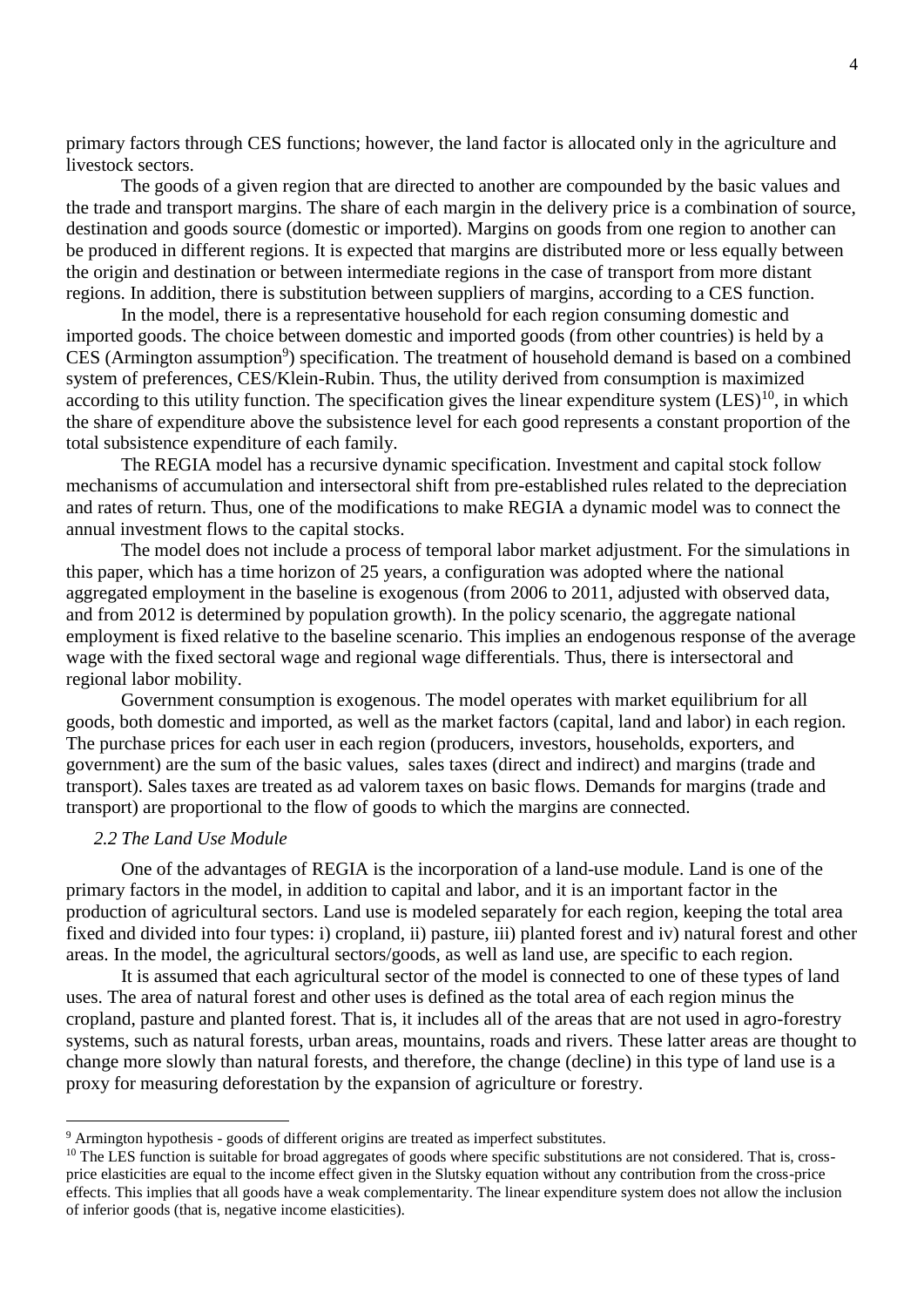Land may be allocated between different agricultural sectors according to the remuneration gap. Thus, the demand for land responds to changes in the land remuneration to each sector. Each land use (cropland, pasture and planted forest) is distributed in year *t* according to a CET (constant elasticity of

transformation) function<sup>11</sup> between different goods for each region:<br> $x_{ir} = x_r + \alpha_{lnd}(p_{ir} - p_r)$  $x_{ir} = x_r + \alpha_{lnd}(p_{ir} - p_r)$  (1) where  $x_{ir}$  is the percentage change in the demand for land allocated to sector  $i^{12}$  in region *r*;  $p_{ir}$  is the percentage change in the land remuneration to sector  $i$  in region  $r$ ;  $x_r$  is the percentage change of the total land (cropland, pasture and planted forest) in region *r*; and *p<sup>r</sup>* is the average remuneration to all sectors in region *r*. Thus, if in one region the remuneration to sector *i* is above the average remuneration to the region  $(p_{ir} - p_r > 0)$ , then a positive change in the allocation of land will occur toward sector *i*.

The total change in the demand for each land use for each region is given by  $x_r = \sum_k S_k x_k$ , using the distribution of the remuneration  $S_k$ , with *k* representing the various land uses . However, we should adopt a physical limit to the total area in region *r*, which will be  $\sum_k H_k x_k = 0$ , using the distribution of land in hectares  $H_k$ . Therefore, to maintain a constant total area, a physical variable in hectares,  $n_k$ , was used for each land use by region *r* and computed by:

 $n_{kr} = x_{kr} + \mu$  (2)

in which  $\mu$  is calculated so that  $0 = \sum_k H_k n_k$  to guarantee that the total physical supply of land will be fixed. Thus, the demand for land, according to the different uses, is connected to the land supply in the model. The idea is that the demand for land,  $x_{kr}$ , influences the process of the conversion of land between the uses, that is, the supply side,  $n_{kr}$ . In the REGIA model, this is operationalized upon determining that the variation of demand for land is equal to the variation of supply for land. This mechanism guarantees the equilibrium in the land market, fixing the total regional land available.

The supply side of land will allow the factor to move between different categories of land between year  $t$  and year  $t + 1$ . A CET function could not capture the conversion process between the types of land uses. For this, the conversion process is controlled by a transition matrix representing the conversion possibilities of land between year  $t$  and year  $t + 1$ . The matrix represents the mobility of land between uses, indicating the possibilities of the transformation of different types of land.

The transition matrix captures the fact that the most productive land is initially used in the production process, and at the same time, the use of marginal land that could be converted into productive use is limited. The economic process of land conversion is as follows: initially, forests would be converted into areas for pasture, which ultimately could be converted into areas for cropland (Ferreira Filho and Horridge, 2012; Cattaneo, 2002; Macedo et al., 2012; Barona et al., 2010). Therefore, the matrix shows that the conversion between uses, such as cropland and pasture, for example, is more easily performed than that for cropland directly from natural forests. If the difference between the amount of land used in agricultural production and the total area of the region is large, the rise in the demand for land will lead to the greater conversion of land for agricultural uses. This, in turn, will lead to an increase in the remuneration of land to offset the costs associated with this conversion.

The transition matrix was built based on the methodology developed by Ferreira, Filho and Horridge (2014), and calibrated with satellite data from TerraClass<sup>13</sup> 2008 and 2010 (obtained from

 $\overline{a}$ 

<sup>&</sup>lt;sup>11</sup> Within each region, the area of "Cropland', for example, in the current year is predetermined. However, the model allows a given area of "Cropland" to be re-allocated among crops according to a CET rule where CET = 0,5 (Ferreira Filho and Horridge, 2014).

 $12 i = 1$  (rice), 2 (maize), 3 (wheat and cereals), 4 (sugar cane), 5 (soybeans), 6 (other crops), 7 (cassava), 8 (tobacco), 9 (upland cotton), 10 (citrus fruits), 11 (coffee beans), 12 (forestry and silviculture), 13 (cattle), 14 (milk and beef), 15 (pigs) 16 (birds) and 17 (eggs). Products 1 to 11 are linked in the model code to the cropland; good 12 is related to the use of planted forests and, finally, products 13 to 17 for pasture use.

<sup>&</sup>lt;sup>13</sup> This article falls under the URBIS Amazonia project that discusses the influences of social and economic factors in the process of urbanization in the Amazon. This project was conducted by a multidisciplinary team led by the INPE, which provided the TerraClass data for the construction of the transition matrix to REGIA. See the following link to published papers of the URBIS Amazônia project: <http://www.dpi.inpe.br/urbisAmazonia/doku.php?id=urbis:producao>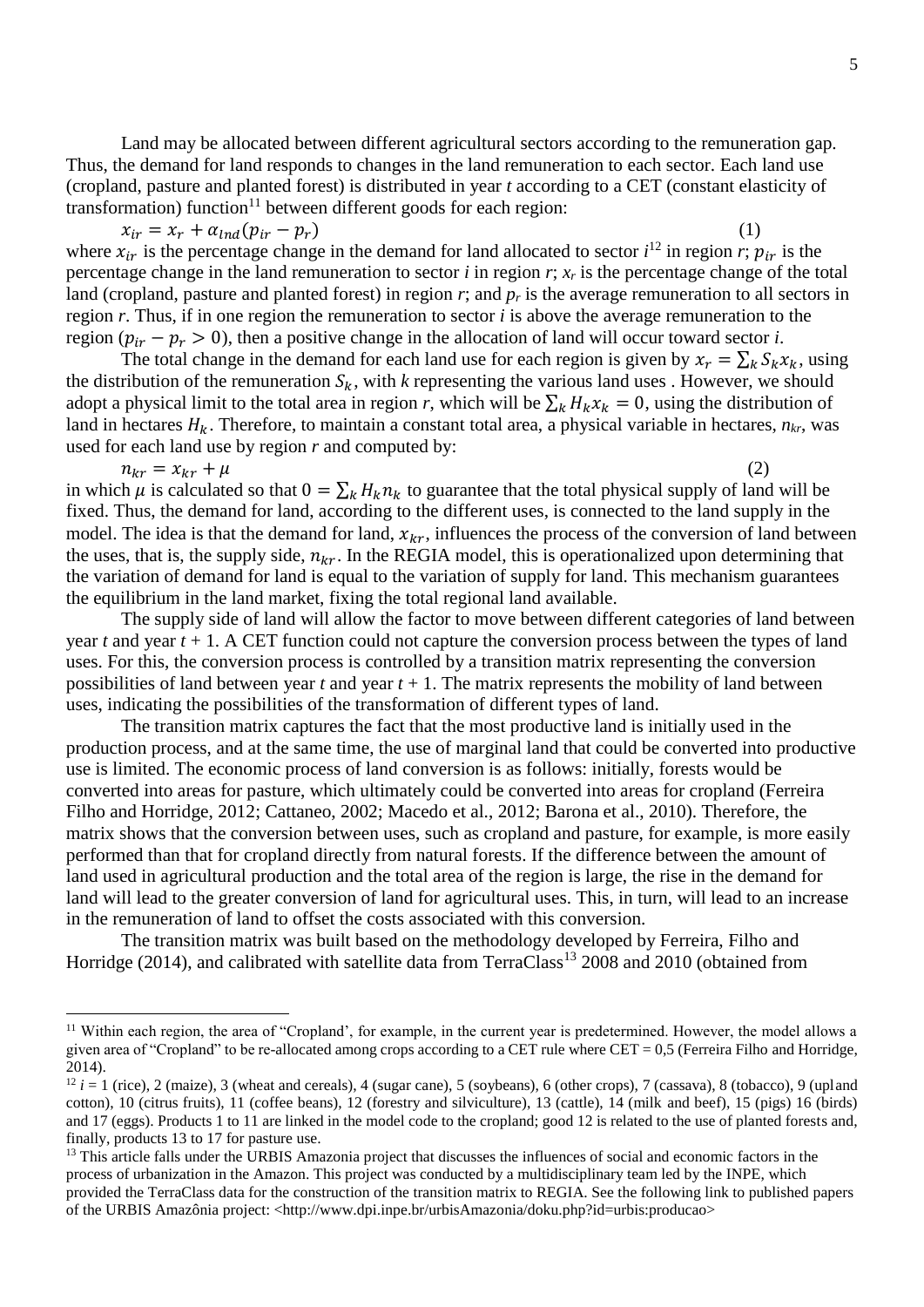Prodes/INPE) along with data from the Agricultural Census for 1995 and 2006<sup>14</sup> (IBGE) for 30 regions in the Brazilian Amazon. The calibrated matrix indicates how land use changes between different types (cropland, pasture, planted forest and natural forest) over time. Between two periods (years), the model allows land to move between cropland, pasture, planted forest, or natural forest and to be converted into one of the three. The transition matrix<sup>15</sup> for Amazon are illustrated in Chart 1. The sum of the lines represents the land use in year 2008, and the sum of the columns represents the land use in year 2010, which are values from TerraClass and the Agricultural Census database. The matrix was built using a biproportional adjustment method, known as  $RAS^{16}$ , of rows and columns scaling. The off-diagonal elements show the areas of land that have changed between the two periods.

| <b>Conversion</b><br><b>Possibilities</b> | <b>Cropland</b> | <b>Pasture</b> | <b>Planted</b><br>Forest | <b>Natural</b><br>Forest | Total in 2008 |
|-------------------------------------------|-----------------|----------------|--------------------------|--------------------------|---------------|
| Cropland                                  | 5.0             | 0.2            | 0.2                      | 0.5                      | 5.9           |
| <b>Pasture</b>                            | 2.3             | 39.5           | 2.0                      | 0.6                      | 44.5          |
| <b>Planted Forest</b>                     | 0.2             | 0.9            | 13.7                     | 0.2                      | 15.0          |
| <b>Natural Forest</b>                     | 0.8             | 4.3            | 22.1                     | 413.5                    | 440.8         |
| Total in 2010                             | 8.3             | 44.9           | 38.1                     | 414.9                    | 506.2         |

**Chart 1 –Transition Matrix for two regions used in the REGIA model (in millions of hectares)**

Source: Elaborated by the authors according to INPE data.

Chart 1 shows in the first line and column that 5.0 of 5.9 million hectares, which was cropland in 2008, remained as cropland in 2010 according to INPE data. The first column also shows that 2.3 of 44.5 million hectares, which was pasture in 2008, converted to cropland in 2010. The last line shows the transformation of natural forest into other uses, which can be understood as deforestation. For example, 4.3 million of hectares, which was natural forest in 2008, converted to pasture in 2010. And another 22.1 million of hectares was converted from natural forest in 2008 into planted forest in 2010. **Conversion**<br> **Conversion**<br> **Corpland**<br> **Corpland**<br> **Corpland**<br> **Corpland**<br> **Corpland**<br> **Pasture**<br> **Pasture**<br> **Pasture**<br> **Chat in 2010**<br> **Chat in 2010**<br> **Chat in 2010**<br> **Corpland**<br> **Chat 1** shows in the first line and col

The land supply in each category (cropland, pasture, planted forest and natural forest) for each region increases according to the annual percentage growth rate of each use given by the transition matrix:

 $N$   $k, t + 1 = 100 \times \Delta N_{k,(t+1,t)}/N_{k,t}$ (3)

 $\overline{a}$ 

In addition to this annual growth rate, to adjust the transition matrix for the next period, the current stock of land in year *t* is distributed for next year,  $t + 1$ , responding to changes in the remuneration of land. The transition matrix can be expressed as a percentage share (that is, the total sum of lines is equal to 1) showing the probability that a particular hectare of land used for pasture would be used the next year for cropland. In REGIA, these probabilities or proportions are modeled as a function of the variation in the remuneration of each type of land:

<sup>&</sup>lt;sup>14</sup> The data used to construct the transition matrix were given by TerraClass. However, because the data source for the sectoral output was from the IBGE, some adjustments had to be made using the Agricultural Census data because some sectors had production according to IBGE data, but did not have output according to data from TerraClass. This adjustment was minimal and represented less than 10% of the land-use data. The option for TerraClass data is explained by the quality of information from satellite data compared to Census data, which is based on farmers' responses.

<sup>&</sup>lt;sup>15</sup> The transition matrix assumes that natural forests would be initially converted into areas for pasture and that after some time would be able to be converted into areas for crops. We built a transition matrix for the 30 regions in Amazon and for the rest of Brazil.

<sup>&</sup>lt;sup>16</sup> The RAS method is an interactive mechanism that seeks to adjust the values of the rows and columns of a matrix, with its total considering the proportionality of the total values. This method calculates a new set of values for a matrix of cells from a previous structure, causing the sum of the rows and columns to be consistent with the expected total. More information about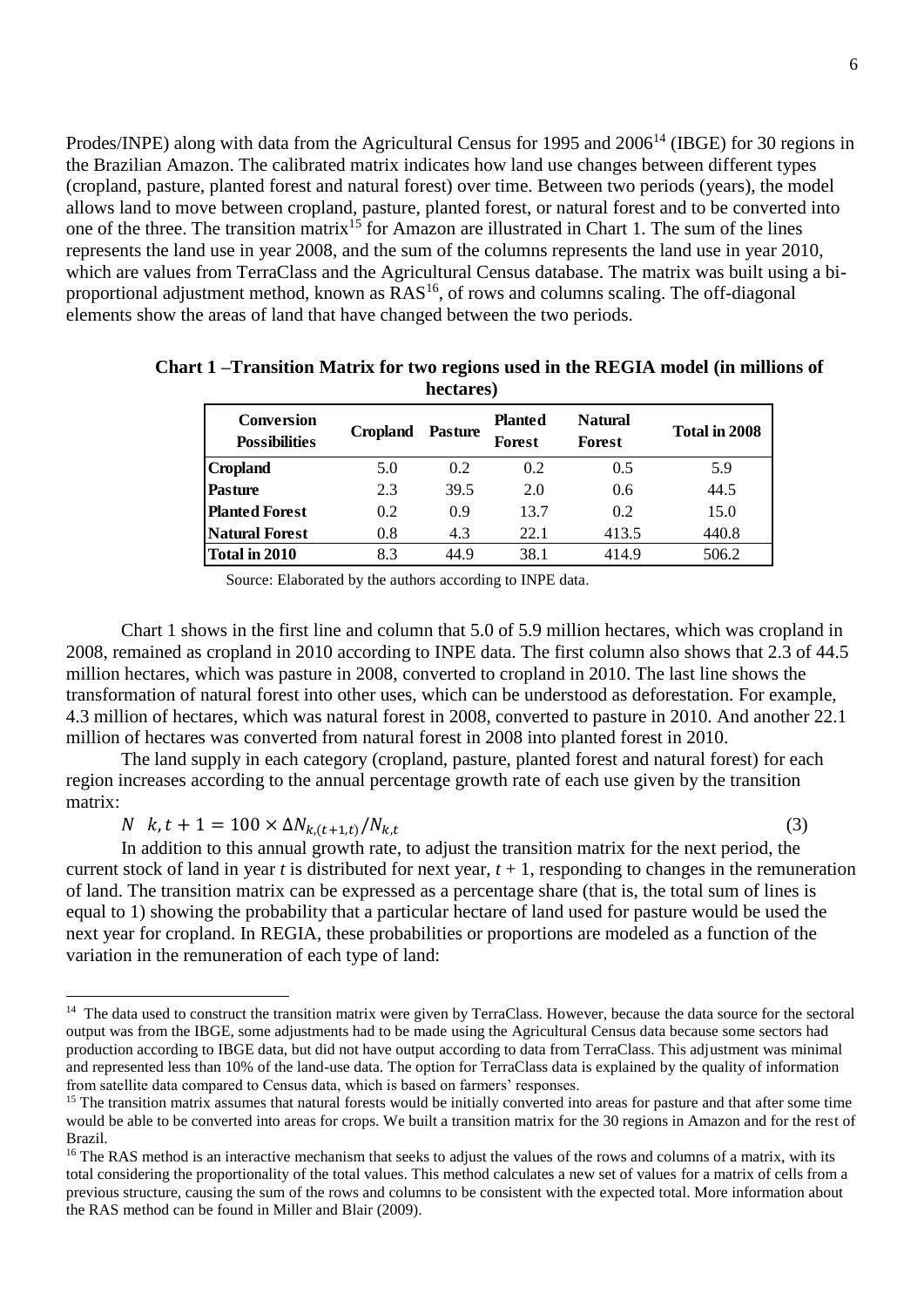$$
S \quad phr = \mu_{pr} \cdot L_{pkr} \cdot P_{kr}^{\beta_{\text{Ind}}} \cdot M_{kr} \tag{4}
$$

where the subscript *r* denotes the region.  $S_{pkr}$  is the participation of land of the *p* type that becomes *k* in region *r*.  $\mu_{pr}$  is an adjustment variable to ensure that  $\sum_k S_{pkr} = 1$ .  $L_{pkr}$  is a constant of calibration that represents the initial value of  $S_{pkr}$  (given by the transition matrix).  $P_{kr}^{\beta_{Ind}}$  is the average remuneration of land of the type *k*.  $\beta_{\text{Ind}}$  is a sensitivity parameter that measures the response of the supply of land in relation to changes in the remuneration.  $M_{kr}$  is a shift variable with an initial value equal to 1.

The sensitivity parameter,  $\beta_{ind}$ , represents the elasticity of land supply and was calculated according to Van Meijl et al. (2006) and Farias (2012). The elasticity of land supply with respect to land price changes should reflect the notion that greater land availability is related to higher values of elasticity. We can see the elasticity by region in Table I. A greater availability of land implies an easier process of land conversion in terms of costs. Thus, if the remuneration of cropland increases in relation to the remuneration of pasture in year *t* (demand side), the rate of conversion from pasture to cropland will increase, and thus, the amount of land devoted to cropland in  $t + 1$  also increases. To model the conversion rate of natural forests, it was necessary to consider a fictitious remuneration, in this case, the Final User Price Index. Thus, the transition matrix is adjusted annually as is the supply of land.

| Region                 | UF        | <b>Elasticity of</b> | Region                    | UF        | <b>Elasticity of</b> |  |
|------------------------|-----------|----------------------|---------------------------|-----------|----------------------|--|
|                        |           | land supply          |                           |           | land supply          |  |
| Madeira Guaporé        | RO.       | 1.05                 | Norte do Amapá            | AP        | 1.59                 |  |
| Leste de Rondônia      | RO.       | 0.55                 | Sul do Amapá              | AP        | 1.56                 |  |
| Vale do Juruá          | AC        | 1.39                 | Ocidental de Tocantins    | <b>TO</b> | 0.50                 |  |
| Vale do Acre           | AC        | 0.92                 | Oriental de Tocantins     | TO.       | 0.93                 |  |
| Norte do Amazonas      | AM        | 1.65                 | Norte do Maranhão         | MA        | 0.76                 |  |
| Sudoeste do Amazonas   | AM        | 1.62                 | Oeste do Maranhão         | MA        | 0.54                 |  |
| Centro do Amazonas     | AM        | 1.52                 | Centro do Maranhão        | MA        | 0.87                 |  |
| Sul do Amazonas        | AM        | 1.58                 | Leste do Maranhão         | MA        | 1.27                 |  |
| Norte de Roraima       | RR.       | 1.55                 | Sul do Maranhão           | MA        | 1.15                 |  |
| Sul de Roraima         | RR.       | 1.52                 | Norte do Mato Grosso      | MT        | 0.90 <sub>1</sub>    |  |
| Baixo Amazonas         | <b>PA</b> | 1.37                 | Nordeste do Mato Grosso   | MT        | 0.98                 |  |
| Marajó                 | <b>PA</b> | 1.45                 | Sudoeste do Mato Grosso   | MT        | 0.63                 |  |
| Metropolitana de Belém | <b>PA</b> | 0.30                 | Centro-Sul do Mato Grosso | MT        | 1.32                 |  |
| Nordeste do Pará       | <b>PA</b> | 0.41                 | Sudeste do Mato Grosso    | MT        | 0.70                 |  |
| Sudoeste do Pará       | <b>PA</b> | 1.37                 | Restante do Brasil        | -         | 0.32                 |  |
| Sudeste do Pará        | <b>PA</b> | 0.56                 |                           |           |                      |  |

**Table I –Elasticity of land supply by region in Amazon and the rest of Brazil**

Source: Elaborated by the authors.

#### *2.3 The Database*

 $\overline{a}$ 

The database for the REGIA model was constructed through a process of regionalization of a national input-output matrix. The procedure was based on the methodology developed by Horridge (2006) and was adapted for the Brazilian case. Basically, from input-output data for 2005 and a large set of regional data, we estimated an interregional trade matrix using a distance matrix and a gravitational approach. The main hypothesis of the gravitational approach<sup>17</sup> is that interregional trade is based on the distance between the regions and the interaction derived from the size of its economies.

Details of the procedure for building a database for REGIA are in Carvalho (2014). The result of this procedure is a consistency of the database with the official data of National Accounts, Input-Output

<sup>&</sup>lt;sup>17</sup> A widespread theoretical justification for the idea that bilateral trade flows are positively associated with regional incomes and negatively with the distance between them is based on a trade model developed by Krugman (1980). Further details about the method and some applications can be found in Miller and Blair (2009).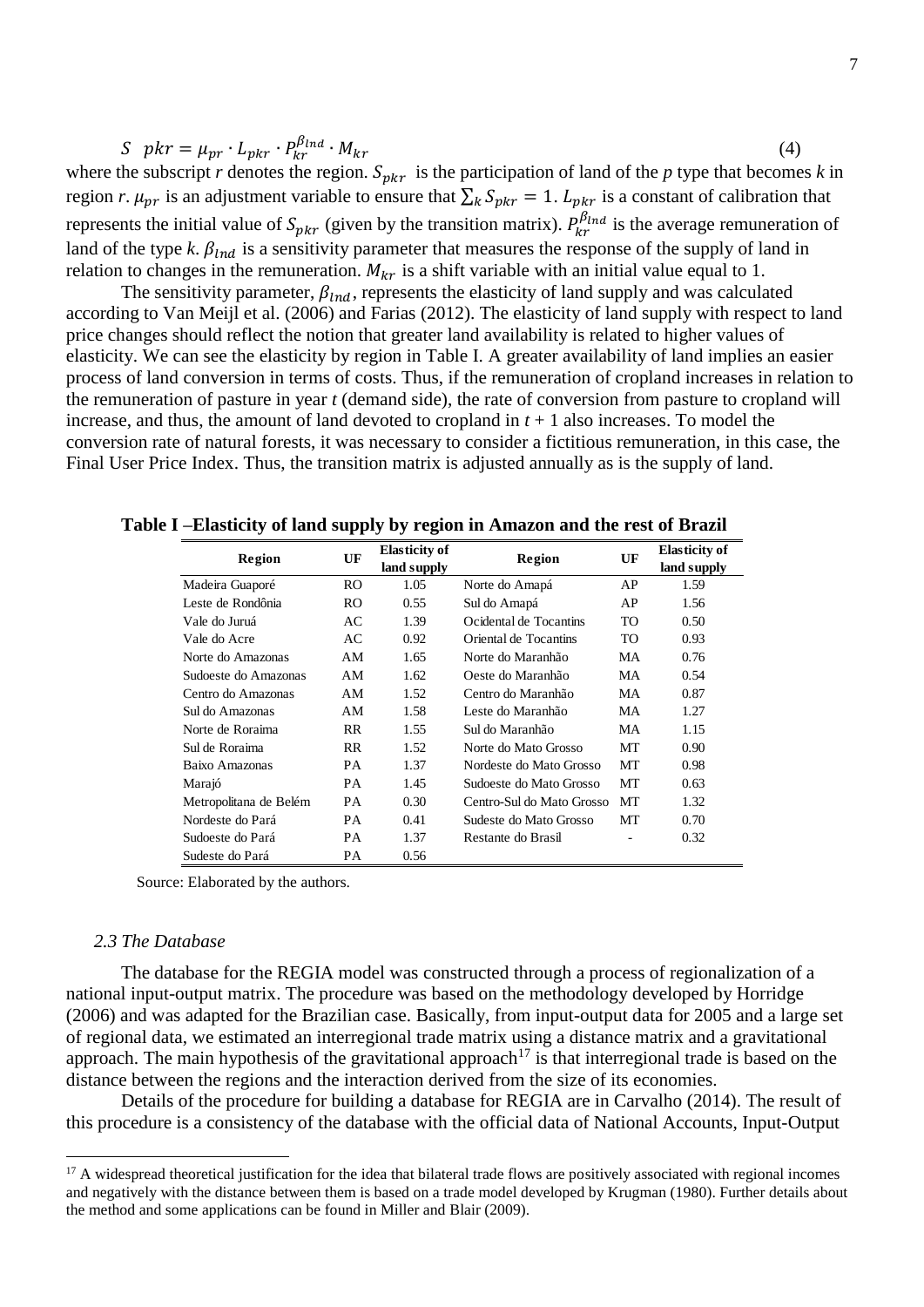Matrix, IBGE (*Brazilian Institute of Geography and Statistics*) information, International Trade (SECEX - *International Trade Secretary*), Industrial Production (IAP) and Employment (RAIS - *Annual List of Social Information*). One of the most important components of the database for the simulations is the remuneration of land by region in the Amazon. In the model, land remuneration was allocated to the agricultural and livestock sectors. The land remuneration was obtained from the data of the "Expenditure incurred by establishments - from Leasing" of the 2006 Agricultural Census  $(BGE)^{18}$ .

Table II presents shares of economic and population data for the 30 Amazon regions in the model and rest of Brazil.

| <b>Regions</b>           | <b>State</b> | <b>Share</b> in<br>the<br><b>Brazilian</b><br>GDP $(\% )$ | <b>Share</b> in<br>the<br><b>Amazon</b><br>GDP(%) | Share in the<br><b>Brazilian</b><br><b>Population</b><br>(%) | <b>Regions</b>                       | <b>State</b> | <b>Share</b> in<br>the<br><b>Brazilian</b><br>GDP(%) | <b>Share</b> in<br>the<br><b>Amazon</b><br>GDP $(\%)$ | Share in the<br><b>Brazilian</b><br><b>Population</b><br>(%) |
|--------------------------|--------------|-----------------------------------------------------------|---------------------------------------------------|--------------------------------------------------------------|--------------------------------------|--------------|------------------------------------------------------|-------------------------------------------------------|--------------------------------------------------------------|
| Madeira Guaporé          | RO           | 0.21                                                      | 2.78                                              | 0.30                                                         | Norte do Amapá                       | AP           | 0.02                                                 | 0.21                                                  | 0.02                                                         |
| Leste Rondoniense        | RO           | 0.34                                                      | 4.40                                              | 0.53                                                         | Sul do Amapá                         | AP           | 0.21                                                 | 2.67                                                  | 0.30                                                         |
| Vale Juruá               | AC           | 0.04                                                      | 0.53                                              | 0.11                                                         | Ocidental de Tocantins               | <b>TO</b>    | 0.28                                                 | 3.65                                                  | 0.50                                                         |
| Vale Acre                | AC           | 0.16                                                      | 2.12                                              | 0.26                                                         | Oriental de Tocantins                | <b>TO</b>    | 0.15                                                 | 1.93                                                  | 0.26                                                         |
| Norte Amazonense         | AM           | 0.02                                                      | 0.20                                              | 0.06                                                         | Norte Maranhense                     | MA           | 0.60                                                 | 7.76                                                  | 1.21                                                         |
| Sudoeste Amazonense      | AM           | 0.05                                                      | 0.61                                              | 0.19                                                         | Oeste Maranhense                     | MA           | 0.31                                                 | 4.08                                                  | 0.69                                                         |
| Centro Amazonense        | AM           | 1.54                                                      | 20.03                                             | 1.37                                                         | Centro Maranhense                    | <b>MA</b>    | 0.11                                                 | 1.43                                                  | 0.48                                                         |
| Sul Amazonense           | AM           | 0.05                                                      | 0.60                                              | 0.13                                                         | Leste Maranhense                     | MA           | 0.05                                                 | 0.63                                                  | 0.46                                                         |
| Norte de Roraima         | RR           | 0.13                                                      | 1.70                                              | 0.17                                                         | Sul Maranhense                       | <b>MA</b>    | 0.07                                                 | 0.87                                                  | 0.15                                                         |
| Sul de Roraima           | RR           | 0.02                                                      | 0.30                                              | 0.04                                                         | Norte Matogrossense                  | <b>MT</b>    | 0.47                                                 | 6.09                                                  | 0.45                                                         |
| Baixo Amazonas           | PA           | 0.14                                                      | 1.85                                              | 0.37                                                         | Nordeste Matogrossense               | <b>MT</b>    | 0.11                                                 | 1.42                                                  | 0.14                                                         |
| Marajó                   | PA           | 0.04                                                      | 0.53                                              | 0.23                                                         | Sudoeste Matogrossense<br>Centro-Sul | <b>MT</b>    | 0.13                                                 | 1.66                                                  | 0.16                                                         |
| Metropolitana de Belém   | PA           | 0.86                                                      | 11.17                                             | 1.29                                                         | Matogrossense                        | MT           | 0.46                                                 | 5.96                                                  | 0.55                                                         |
| Nordeste Paraense        | PA           | 0.18                                                      | 2.37                                              | 0.89                                                         | Sudeste Matogrossense                | <b>MT</b>    | 0.32                                                 | 4.09                                                  | 0.22                                                         |
| <b>Sudoeste Paraense</b> | PA           | 0.07                                                      | 0.97                                              | 0.26                                                         | Amazônia Legal                       |              | 7.71                                                 | 100.00                                                | 12.52                                                        |
| <b>Sudeste Paraense</b>  | PA           | 0.57                                                      | 7.41                                              | 0.75                                                         | <b>Rest of Brazil</b>                |              | 92.29                                                |                                                       | 87.48                                                        |

**Table II – Shares of Economic and Population Data for the 30 Amazon regions and the rest of Brazil**

Source: Elaborated by the authors.

## **3. CLOSURE AND SIMULATIONS**

### *3.1 Model Closure*

 $\overline{a}$ 

Model closure is the determination of sets of endogenous and exogenous variables in simulations. This closure represents hypotheses about the economy and its adjustments to shocks (policies). REGIA is a dynamic model and allows for the accumulation of capital over time as well as adjustments to the land

 $18$  The division of this information between livestock and agriculture was taken in accordance with the lease of land values by activity groups. For example, for agriculture, the rental values of the groups were combined, such as the temporary crop output, horticulture and floriculture, permanent crops output, seeds, seedlings and other forms of plant propagation and forestry production. For livestock, the rental values of the groups were also combined, such as livestock and keeping other animals, fisheries and aquaculture. Because the model's database comes from 2005, a deflator was applied to the monetary values of the Agricultural Census to be equal to the input-output matrix. Thus, we obtained the national land remuneration for agriculture and livestock. The last step was to divide the remuneration of land by region, given that the value of it is proportional to the production of agriculture and livestock in each region.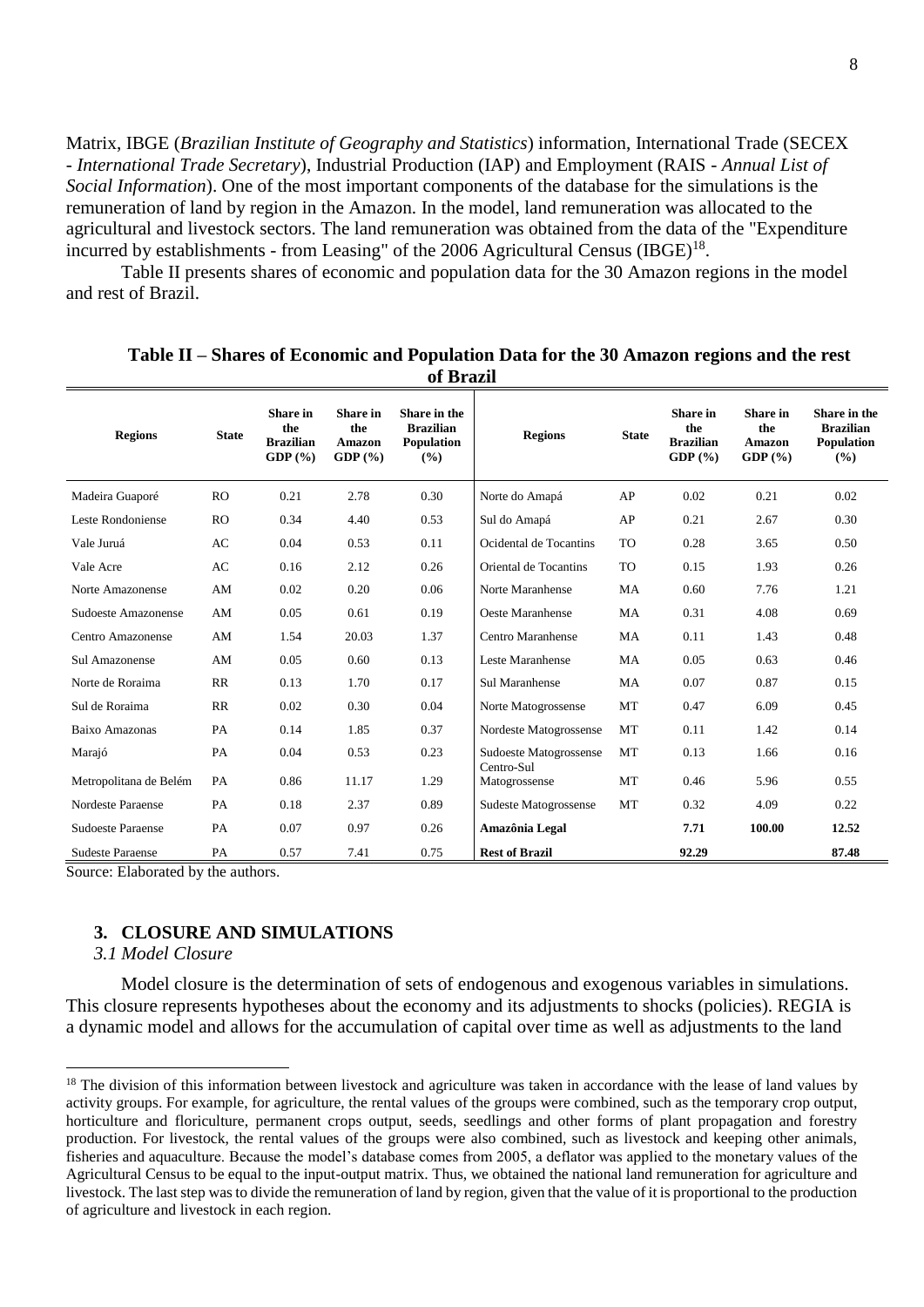market. The three closures used for the simulations are: i) historical closure, ii) baseline closure and iii) policy closure.

At first, there is a historical closure, from 2006 to 2011 to update macroeconomic variables according to IBGE data. In this case, the main national aggregates are considered to be exogenous, such as real GDP, investment, household consumption, government expenditure, exports and aggregate employment. Thus, other variables, such as the gross rate of return, national wage, government demand, exported volume, national propensity to consume, as well as technological change variable are endogenous. In this case, the model calculates how these variables accommodate the national aggregates. Another assumption is that regional areas for "natural forests and other uses" are exogenous to the deforestation rates from 2006 to 2011 according to INPE data.

At baseline from 2012 to 2030, the macroeconomic variables for the aggregate GDP, household consumption and government expenditure are still exogenous and the regional deforestation rates become endogenous. It is assumed that regional consumption follows the regional income and the government expenditure follows the income of households regionally. Labor moves between regions and activities, driven by real wages changes. The model works with relative prices, and the Consumer Price Index was chosen as a numeraire. "Natural forests and other uses" is exogenous only for regions in the model that do not comprise tropical forests and where the capacity for agricultural expansion through deforestation is small. In REGIA, this group is formed by Sudeste Matogrossense, Centro-Sul Matogrossense, Sul Maranhense, Leste Maranhense, Oriental de Tocantins and the rest of Brazil.

In the policy scenario, each macroeconomic variable is endogenous, with the aggregate national employment set exogenously. That is, aggregate employment is fixed relative to baseline, and labor can move regionally. It is assumed that national consumption follows the GDP with endogenous national propensity to consume. And the national total is distributed between regions in proportion to labor income. The government expenditure follows the income of households regionally and nationally. A restriction is imposed on the national balance of trade that determines its exogenous participation in the national GDP, which does not restrict the possibilities of adjusting to the balance of trade for each region individually.

# *3.2 Simulations*

 $\overline{a}$ 

The baseline shows the 3% per year growth of the national economy for the period from 2012 to 2030 and represents the projection that is compared to the policy scenario<sup>19</sup>. Thus, real GDP, household consumption and government expenditure are expected to grow at 3% per year, while population growth is set at 1% per year. In addition to these variables, projections of soybean and cattle exports demand were taken from Nassar (2011) consistent with FAO  $(2003)^{20}$  projections. The reason for using projection of exports demand for soybeans and cattle is based on the fact that the export market for these products is considered to be an important determinant of deforestation in the region. Soybean and cattle exports demand were projected to increase by 4.25% and 2.01%, respectively, representing a total increase of 130% in soybean exports demand and 49% in cattle exports demand by 2030.

The aim of the policy scenario is to represent the deforestation control policy proposed in the PNMC (2008), projecting the impact of an 80% reduction in deforestation by 2020 and a 100% reduction from 2021 to 2030, which means achieving zero deforestation in regions of the Brazilian Amazon. In REGIA, the control of deforestation in the Amazon implies limiting the expansion of the land factor for productive uses in agriculture. In general, the restriction on land supply will reduce the possibility of converting natural forest areas into other productive uses, such as cropland, pasture and planted forest. The initial impact of limit land supply is an increase in the remuneration of land with negative economic impacts because of the rise in the production cost of agricultural goods. This will directly decrease the activity level in the agricultural sector and indirectly decrease the activity level in other sectors.

<sup>&</sup>lt;sup>19</sup> For more details on the baseline scenario, see Carvalho (2014).

 $20$  Brazil is modelled as a small open economy and the shock in the simulation was given in the variable "Export quantity" shift".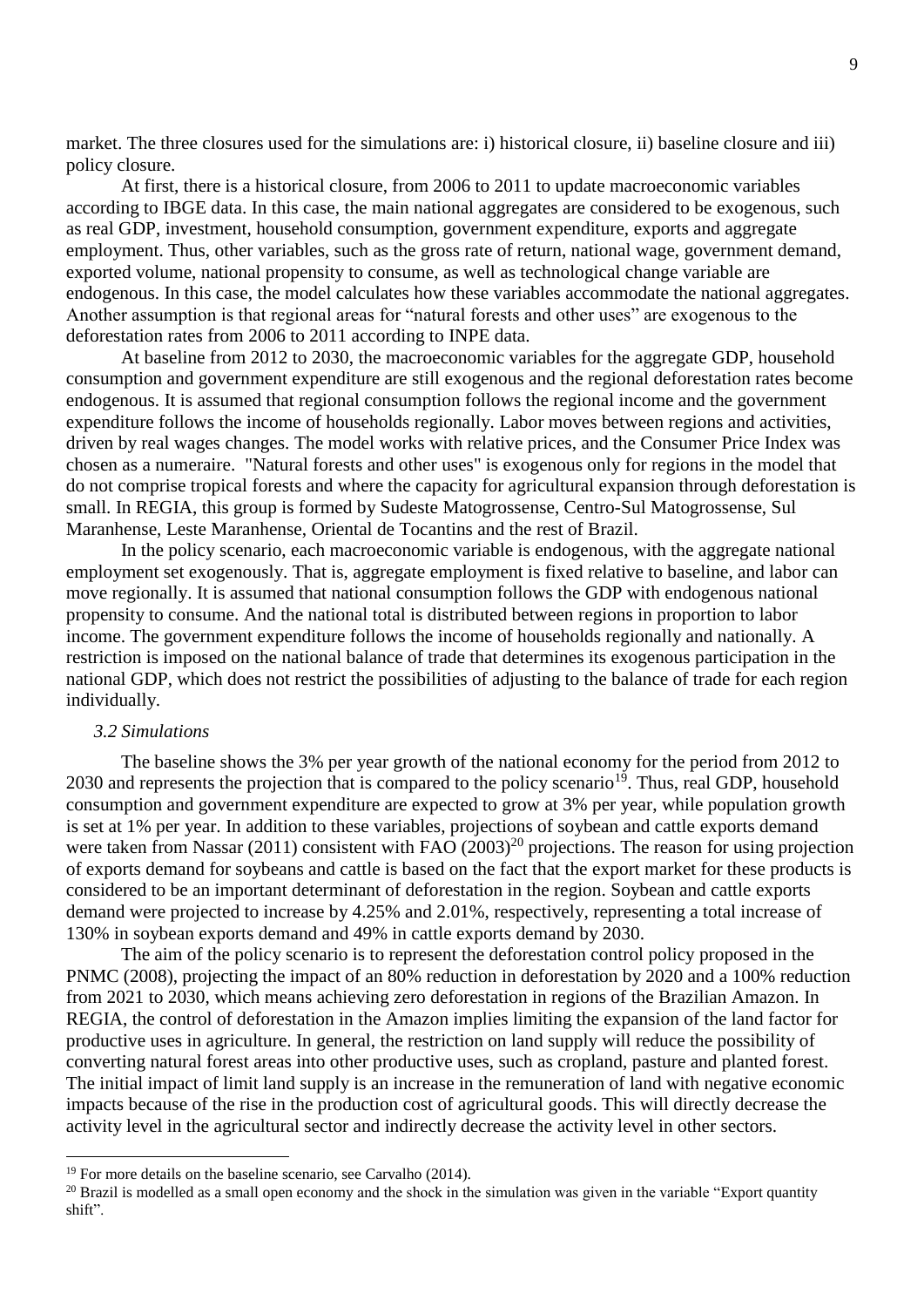Moreover, limiting deforestation tend to engender more intense impacts on regions where the economy is based more on agricultural activities.

Another effect induced by the simulation is that a more expensive factor (land) encourages a shift towards other primary factors (capital and labor). Even with the replacement from land to labor and capital, there may be a reduction in employment and investment if the activity effect (declining output) is stronger than the substitution effect (between land, labor and capital). The increase in prices of all goods and the drop in employment levels may have the effect of reducing household consumption. Because the model is interregional, restricting deforestation also reallocates output toward least affected areas. These impacts are consistently designed by REGIA, which takes into account the regional interdependence. This spillover effect of policies is an important feature of regional economies in Brazil.

The reduction in land supply also has an effect on exports. The increase in the domestic prices of goods in all regions makes the exported products relatively more expensive than imported goods. Hence, the most affected regions are those where the economy is primarily aimed at agro-exported activities. In summary, the net effect of the direct and indirect causalities will drive the impact on the activity level of each region, and this effect is determined by the characteristics, as the regional trade integration and production structures.

Finally, the last simulation aims to identify the gains in land productivity that would offset the adverse economic effects of the simulated policy of deforestation in the Amazon. The idea behind this simulation is that economic agents or related public policies may respond to deforestation control by modifying the agricultural techniques and livestock to mitigate the constraints imposed by controlling deforestation.

# **4. DISCUSSION AND ANALYSIS OF RESULTS**

## *4.1 Regional Macroeconomic Results*

The policy results presented here are reported as the cumulative percentage deviation (2012-2030) relative to the baseline scenario. Table III presents the results for the major macroeconomic indicators by region. In general, the impact of the policy to control deforestation does not seem to be excessive. The six regions with major negative impacts on GDP were Norte Matogrossense (-3.6%), Nordeste Matogrossense (-3%), Sudoeste Matogrossense (-2.1%), Marajó, Baixo Amazonas and Leste Rondoniense (approximately - 1.7% each). Considering the Norte Matogrossense, for example, the interpretation of these results is that this region would attain a cumulative growth 3.6% lower than that obtained in a scenario without the policy (the baseline scenario).

This greater impact on the Norte and Nordeste Matogrossense is explained in part because these regions have the highest shares of land remuneration on GDP of the entire Amazon. Moreover, agriculture accounts for over 50% of the total production in these regions. The decline in GDP in Norte Matogrossense is a significant result because it is one of the largest regions in the Amazon and is especially important in soybean and cattle production - two sectors directly affected by the policy. The Sudeste Matogrossense, Baixo Amazonas and Leste Rondoniense regions are economies based on agricultural activities, which represents over 50% of the total production in each of them, explaining the negative impact.

The silviculture and forestry activity accounts for more than 50% of all of the production in Marajo, with another 30% distributed among agriculture sectors. This high share of agricultural production and forestry makes this region one of the most affected by the policy. Also noteworthy is that the decline in investment and household consumption were major drivers of the decrease in GDP in these regions. The Leste Rondoniense also suffered a greater decline in GDP, which is a significant result because the region is an important producer of cattle, accounting for over 13% of cattle in the Amazon.

As expected, the regions that would be less affected by the policy are those that do not have areas of natural forests to be converted into productive use. Some of these regions, such as Sul Maranhense, Sudeste Matogrossense, Oriental de Tocantins and the rest of Brazil, even present a small gain in GDP (0.35%, 0.20%, 0.12% and 0.06%, respectively). This result can be explained by the dynamics of the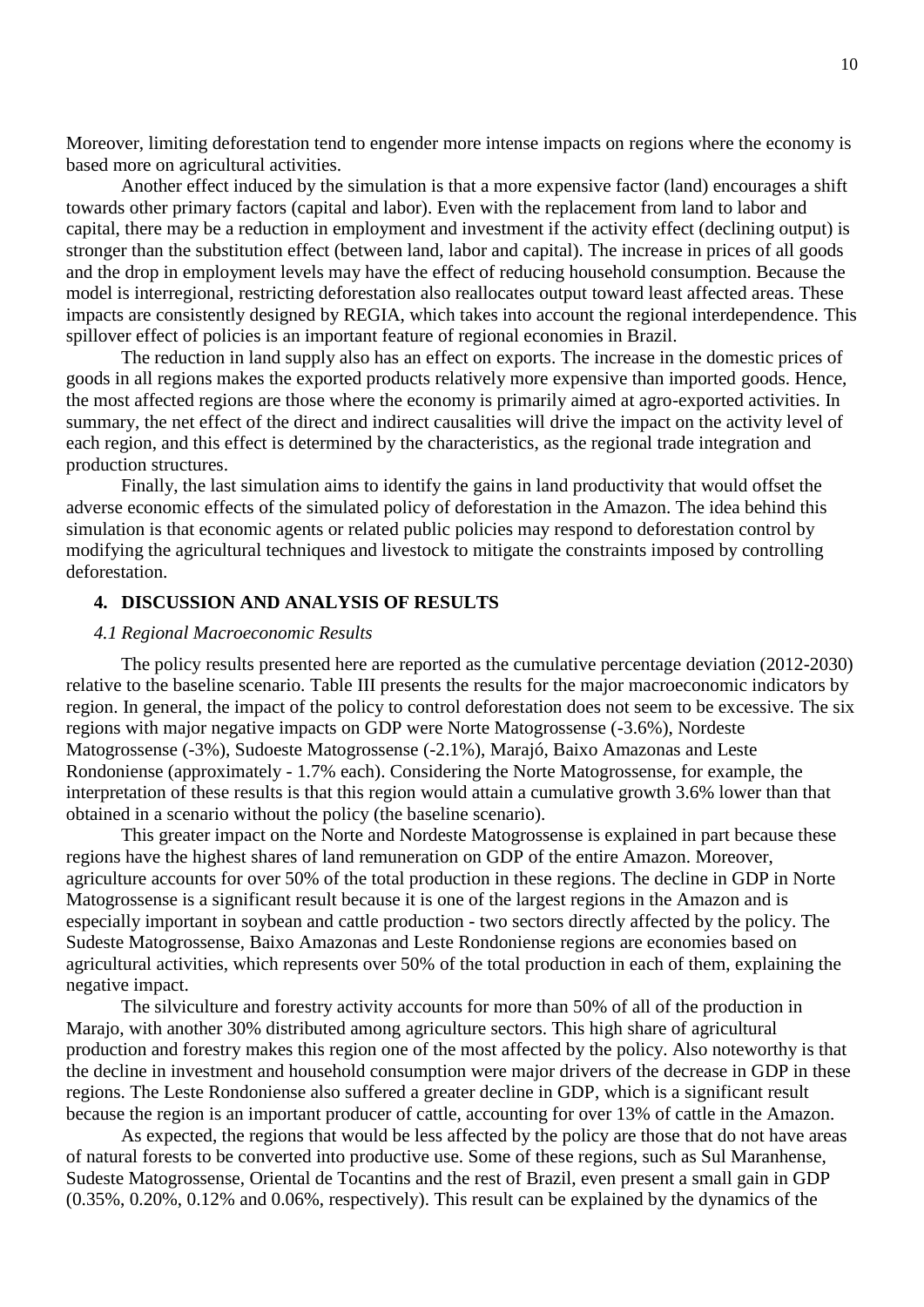labor and capital market. Employment will increase in regions less affected by the policy, which will then lead to lower cost increases. Thus, these regions showed small gains in GDP due to interregional migration causing a drop in real wages that then benefits the other regions.

|                           |                |                                | viation relative to Basenne (in |                                  |                   |                   |                |                |
|---------------------------|----------------|--------------------------------|---------------------------------|----------------------------------|-------------------|-------------------|----------------|----------------|
| <b>Regions</b>            | <b>State</b>   | <b>Regional</b><br>${\bf GDP}$ | Household<br>Consumption        | Government<br><b>Expenditure</b> | <b>Investment</b> | <b>Employment</b> | <b>Exports</b> | <b>Imports</b> |
| Madeira-Guaporé           | <b>RO</b>      | $-1.12$                        | $-1.08$                         | $-1.08$                          | $-1.82$           | $-1.10$           | $-0.19$        | $-0.92$        |
| Leste Rondoniense         | <b>RO</b>      | $-1.69$                        | $-1.58$                         | $-1.58$                          | $-2.71$           | $-1.61$           | $-0.23$        | $-1.24$        |
| Vale do Juruá             | AC             | $-1.25$                        | $-1.13$                         | $-1.13$                          | $-1.86$           | $-1.16$           | $-0.07$        | $-1.13$        |
| Vale do Acre              | AC             | $-1.37$                        | $-1.27$                         | $-1.27$                          | $-2.08$           | $-1.29$           | $-0.10$        | $-1.25$        |
| Norte Amazonense          | AM             | $-1.66$                        | $-1.12$                         | $-1.12$                          | $-2.15$           | $-1.14$           | 0.01           | $-1.53$        |
| Sudoeste Amazonense       | AM             | $-1.46$                        | $-1.26$                         | $-1.26$                          | $-2.00$           | $-1.28$           | 0.04           | $-0.98$        |
| <b>Centro Amazonense</b>  | AM             | $-0.72$                        | $-0.73$                         | $-0.73$                          | $-1.26$           | $-0.75$           | $-0.25$        | $-0.62$        |
| Sul Amazonense            | AM             | $-0.80$                        | $-0.73$                         | $-0.73$                          | $-1.26$           | $-0.75$           | 0.04           | $-0.42$        |
| Norte de Roraima          | RR             | $-1.02$                        | $-0.98$                         | $-0.98$                          | $-1.65$           | $-1.01$           | $-0.08$        | $-1.04$        |
| Sul de Roraima            | RR             | $-0.61$                        | $-0.58$                         | $-0.58$                          | $-1.04$           | $-0.60$           | $-0.04$        | $-0.57$        |
| Baixo Amazonas            | PA             | $-1.66$                        | $-1.44$                         | $-1.44$                          | $-2.10$           | $-1.46$           | $-0.36$        | $-1.16$        |
| Marajo                    | PA             | $-1.70$                        | $-1.22$                         | $-1.22$                          | $-1.90$           | $-1.25$           | $-0.01$        | $-0.94$        |
| Metropolitana de Belém    | PA             | $-0.66$                        | $-0.65$                         | $-0.65$                          | $-1.19$           | $-0.67$           | $-0.25$        | $-0.65$        |
| Nordeste Paraense         | PA             | $-0.86$                        | $-0.62$                         | $-0.62$                          | $-1.73$           | $-0.64$           | $-0.15$        | $-0.81$        |
| Sudoeste Paraense         | PA             | $-0.62$                        | $-0.52$                         | $-0.52$                          | $-1.12$           | $-0.54$           | $-0.12$        | $-0.45$        |
| <b>Sudeste Paraense</b>   | PA             | $-0.65$                        | $-0.58$                         | $-0.58$                          | $-1.06$           | $-0.60$           | $-0.25$        | $-0.48$        |
| Norte do Amapá            | AP             | $-0.66$                        | $-0.58$                         | $-0.58$                          | $-1.10$           | $-0.61$           | $-0.06$        | $-0.64$        |
| Sul do Amapá              | AP             | $-0.84$                        | $-0.83$                         | $-0.83$                          | $-1.38$           | $-0.85$           | $-0.11$        | $-0.84$        |
|                           |                |                                | $-0.04$                         | $-0.04$                          |                   | $-0.06$           |                |                |
| Ocidental do Tocantins    | <b>TO</b>      | $-0.05$                        |                                 |                                  | $-0.11$           |                   | $-0.09$        | $-0.02$        |
| Oriental do Tocantins     | <b>TO</b>      | 0.06                           | 0.09                            | 0.09                             | $-0.06$           | 0.06              | $-0.07$        | 0.05           |
| Norte Maranhense          | <b>MA</b>      | $-0.69$                        | $-0.65$                         | $-0.65$                          | $-1.11$           | $-0.67$           | $-0.26$        | $-0.71$        |
| Oeste Maranhense          | MA             | $-1.09$                        | $-0.93$                         | $-0.93$                          | $-1.63$           | $-0.95$           | $-0.28$        | $-0.80$        |
| Centro Maranhense         | MA             | $-1.38$                        | $-1.08$                         | $-1.08$                          | $-1.95$           | $-1.10$           | $-0.29$        | $-0.96$        |
| Leste Maranhense          | <b>MA</b>      | $-0.23$                        | $-0.22$                         | $-0.22$                          | $-0.59$           | $-0.24$           | $-0.23$        | $-0.29$        |
| Sul Maranhense            | MA             | 0.28                           | 0.32                            | 0.32                             | 0.09              | 0.30              | $-0.15$        | 0.11           |
| Norte Mato-Grossense      | MT             | $-3.56$                        | $-3.04$                         | $-3.04$                          | $-4.46$           | $-3.06$           | $-0.34$        | $-2.30$        |
| Nordeste Mato-Grossense   | MT             | $-2.96$                        | $-2.49$                         | $-2.49$                          | $-3.62$           | $-2.51$           | $-0.39$        | $-2.08$        |
| Sudoeste Mato-Grossense   | MT             | $-2.14$                        | $-1.94$                         | $-1.94$                          | $-3.26$           | $-1.96$           | $-0.33$        | $-1.39$        |
| Centro-Sul Mato-Grossense | MT             | $-0.96$                        | $-1.00$                         | $-1.00$                          | $-1.66$           | $-1.03$           | $-0.21$        | $-0.97$        |
| Sudeste Mato-Grossense    | MT             | 0.14                           | 0.17                            | 0.17                             | $-0.03$           | 0.14              | $-0.15$        | 0.15           |
| <b>Rest of Brazil</b>     | $\blacksquare$ | 0.06                           | 0.11                            | 0.11                             | 0.01              | 0.09              | $-0.11$        | 0.05           |
| Legal Amazon              | ÷,             | $-1.06$                        | $-0.91$                         | $-0.93$                          | $-1,55$           | $-0.98$           | $-0,20$        | $-0.82$        |

**Table III – Simulated Impacts of Controlling Deforestation from 2012 to 2030 – accumulated deviation relative to Baseline (in % change)**

Source: Elaborated by the authors based on simulation results from the REGIA model

This simulated policy represents a direct increase in the costs of agricultural production - the main economic activity of most regions in the Amazon also reduces exports. The increase in the production costs that is passed on to the final prices of goods makes local production relatively more expensive than the imported goods and discourages exports. Likewise, the effect of the drop in activity also reduces imports. As the regions cannot convert more land into productive use, they seek to replace the land factor with labor and capital. This suppresses the investment/capital ratio, promoting a decline in investment due to low rates of return. Employment also decreases, which suggests that the activity effect (decrease in GDP) is greater than the substitution effect (among the primary factors). The fall in employment leads to a consequent reduction in household income and consumption, which is an indication that the policy causes a loss of welfare.

### *4.2 Sectoral Results*

The policy, as it restricts the possibilities of converting forests into productive agricultural use, has a negative impact mainly on the agricultural sectors. Soybean production is important in the Amazon and accounts for approximately 35% of national soybean production. Of all of the soybeans produced in the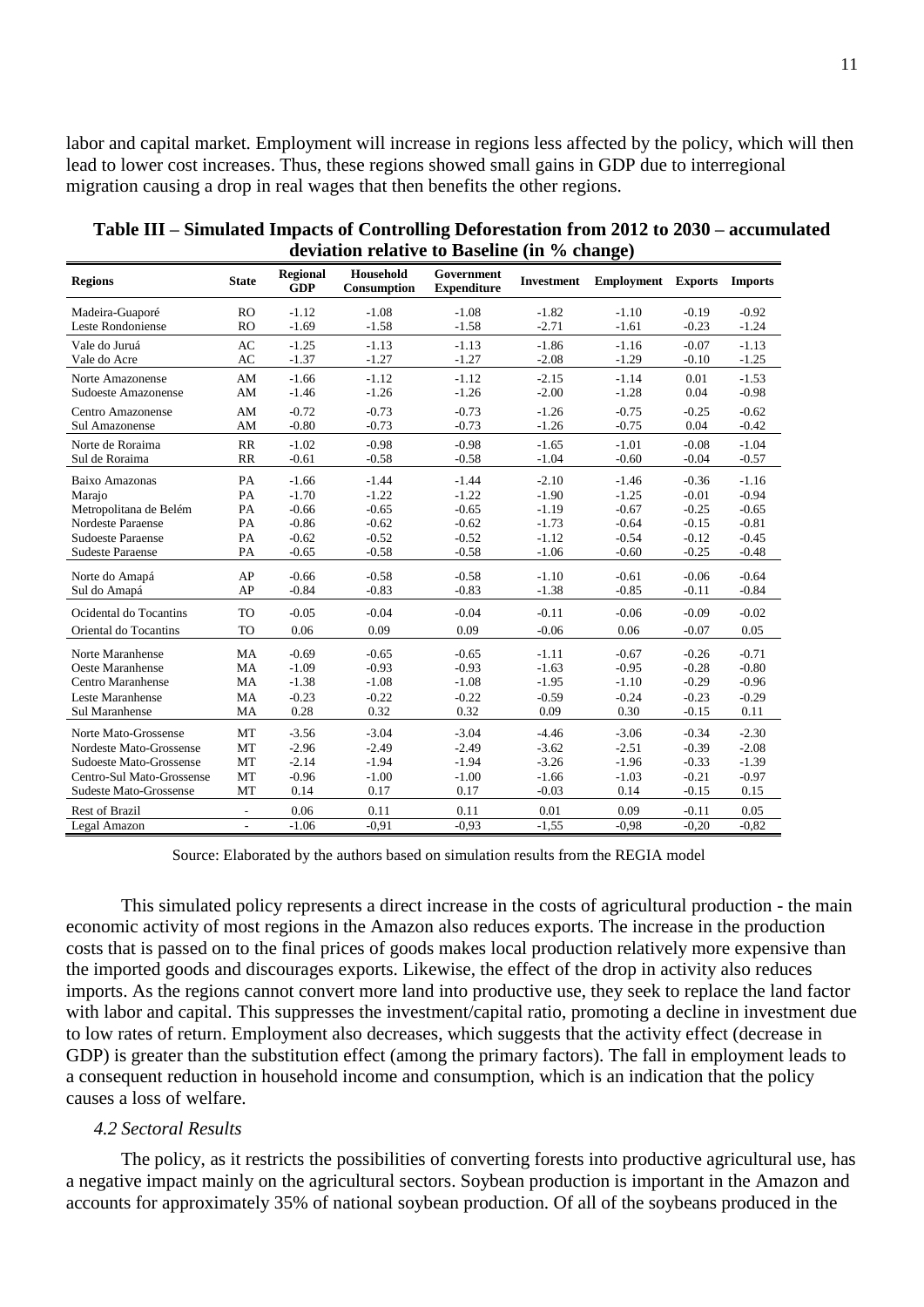Amazon, nearly 60% are from the Norte Matogrossense, followed by Sudeste and Nordeste Matogrossense, which together produce over 25% of the total soybeans. Soybean production is considered to be one of the main drivers of deforestation, so the negative impact was expected. Figure 1 shows the impact of the policy on the soybean and cattle sectors.



**Figure 1 - Percent Change in Soybean and Cattle Production resulting from the Policy to Control Deforestation (accumulated deviation from 2012 to 2030 relative to baseline)**

Source: Elaborated by the authors based on simulation results from the REGIA model

We note in Figure 1 that the number of regions in the database that present no impact are not soybean producers or the soybean production is virtually zero. Both the Norte and Nordeste Matogrossense are among the regions most affected by the policy. As expected, the Sudeste Matogrossense would benefit from the policy because it lies outside its scope. In general, production costs increase more in regions that are targets of the policy to control deforestation. This implies that in regions where there are greater production costs impacts<sup>21</sup>, the drop in activity level will be greater as well. In particular, soybean production is the sector with the greatest variations in production costs (one of the most modern agriculture production in Brazil).

Cattle production, one of the main drivers of deforestation, is also an important sector in the Amazon and accounts for almost 30% of national production. Its production is concentrated in Leste Rondoniense, Sudeste Paraense, Norte and Sudoeste Matogrossense. We can observe from Figure 2 that the regions where cattle production is concentrated are among the most adversely affected by the policy. Cattle activity is also considered to be an important driver of deforestation in the region but shows lower cost increases than soybeans. This is because the remuneration of land in pasture areas is significantly lower than in croplands in the Amazon.

Table VI presents the sectoral results with an aggregation of the 27 sectors into 6 major industries. Because of the free movement of goods and factors within the Brazilian economy, the region "rest of Brazil" shows a positive impact in all industries. However, regions as Centro-Sul Matogrossense, Sul and Leste Maranhense, Oriental and Ocidental of Tocantins, even if they do not have areas of natural forests to be converted into productive use, presented a decline in production of many industries. This is because of the strong commercial relationship between regions inside Amazon. And because of the linkage between the sectors, Industries, Services and Public Administration Sectors present also a decline in its production, even if they are not affected directly by the restriction of land. In general, the results suggest that the largest sectoral negative impact occurs mainly on important agricultural regions such as Norte, Nordeste and Sudeste Matogrossense, and Leste Rondoniense and on regions dominated by small family farms such as Vale Acre and Baixo Amazonas.

 $\overline{a}$ 

<sup>&</sup>lt;sup>21</sup> A table with the costs variation for soybean and cattle can be seen at the Appendix.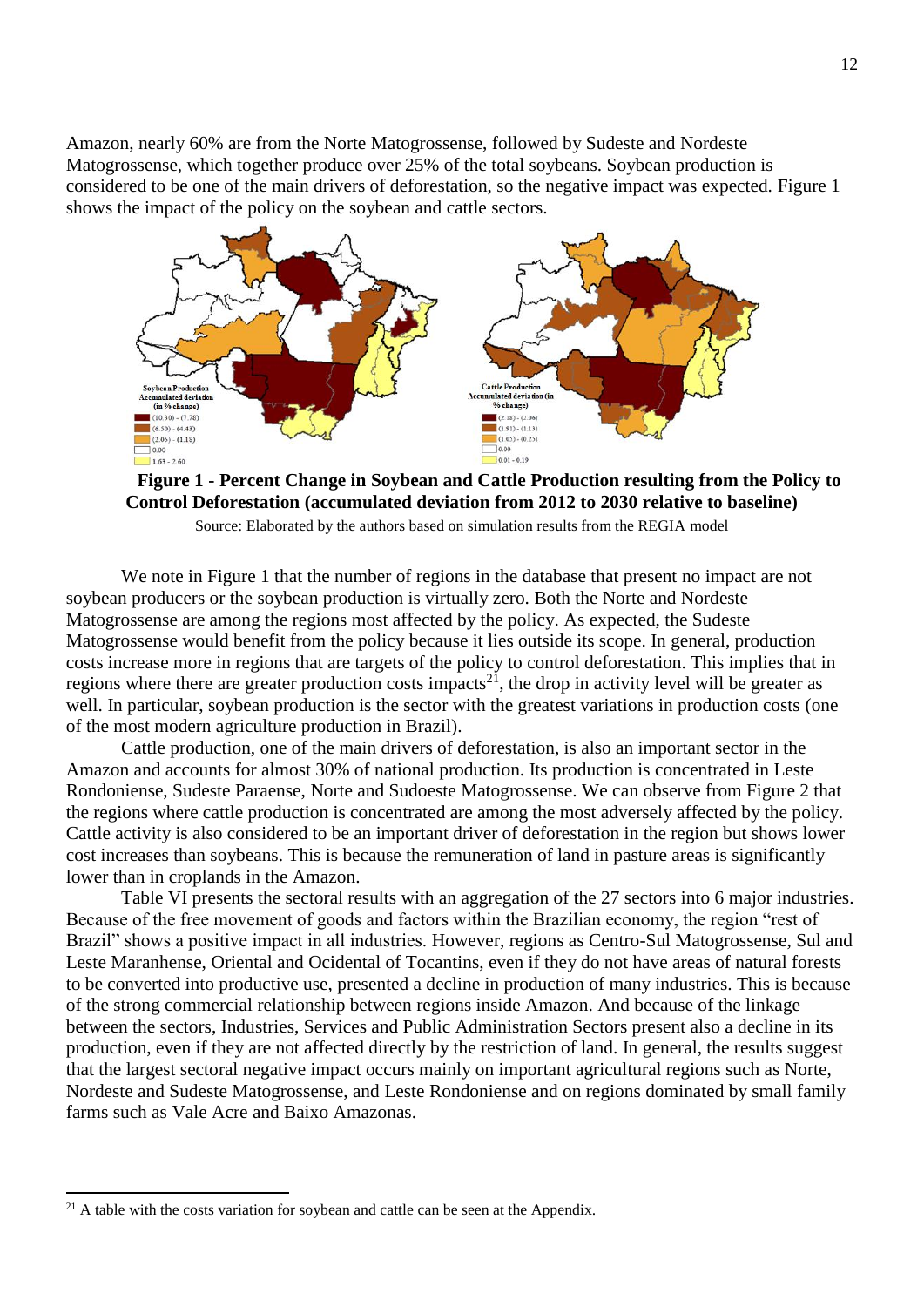| <b>Region</b>            | <b>State</b>             | <b>Agriculture</b> | <b>Livestock</b> | <b>Silviculture</b> | <b>Industries</b> | <b>Services</b> | <b>Public</b> |
|--------------------------|--------------------------|--------------------|------------------|---------------------|-------------------|-----------------|---------------|
| Madeira Guaporé          | RO                       | $-1.12$            | $-0.90$          | $-2.12$             | $-0.49$           | $-1.21$         | $-1.10$       |
| Leste Rondoniense        | R <sub>O</sub>           | $-2.95$            | $-1.23$          | $-2.69$             | $-0.68$           | $-1.60$         | $-1.53$       |
| Vale Juruá               | AC                       | $-1.42$            | $-1.11$          | $-2.56$             | $-0.75$           | $-1.15$         | $-1.14$       |
| Vale Acre                | AC                       | $-1.61$            | $-1.29$          | $-3.78$             | $-0.72$           | $-1.18$         | $-1.21$       |
| Norte Amazonense         | AM                       | $-1.28$            | $-0.46$          | $-2.56$             | 0.00              | 0.00            | $-0.82$       |
| Sudoeste Amazonense      | $\mathbf{A}\mathbf{M}$   | $-1.37$            | $-0.56$          | $-3.01$             | $-0.86$           | $-1.20$         | $-1.19$       |
| Centro Amazonense        | $\mathbf{A}\mathbf{M}$   | $-1.58$            | $-0.44$          | $-2.62$             | $-0.55$           | $-0.81$         | $-0.76$       |
| Sul Amazonense           | AM                       | $-0.74$            | $-0.36$          | $-0.82$             | $-0.28$           | $-1.00$         | $-0.98$       |
| Norte de Roraima         | RR                       | $-1.89$            | $-0.90$          | $-1.46$             | $-0.49$           | $-0.84$         | $-0.98$       |
| Sul de Roraima           | RR                       | $-0.51$            | $-0.56$          | $-0.64$             | $-0.43$           | $-0.64$         | $-0.92$       |
| Baixo Amazonas           | PA                       | $-2.41$            | $-1.39$          | $-2.57$             | $-0.59$           | $-1.18$         | $-1.17$       |
| Marajó                   | PA                       | $-1.36$            | $-0.95$          | $-2.43$             | $-0.34$           | $-1.12$         | $-0.90$       |
| Metropolitana de Belém   | PA                       | $-0.80$            | $-0.53$          | 0.25                | $-0.44$           | $-0.67$         | $-0.65$       |
| Nordeste Paraense        | PA                       | $-1.09$            | $-0.90$          | $-0.17$             | $-0.53$           | $-0.82$         | $-0.64$       |
| <b>Sudoeste Paraense</b> | PA                       | $-0.69$            | $-0.47$          | $-0.55$             | $-0.58$           | $-0.83$         | $-0.71$       |
| <b>Sudeste Paraense</b>  | PA                       | $-1.83$            | $-0.61$          | $-0.49$             | $-0.46$           | $-0.59$         | $-0.60$       |
| Norte do Amapá           | AP                       | $-0.93$            | $-0.88$          | $-1.43$             | $-0.32$           | $-0.49$         | $-0.77$       |
| Sul do Amapá             | AP                       | $-1.22$            | $-1.22$          | $-2.39$             | $-0.47$           | $-0.80$         | $-0.83$       |
| Ocidental de Tocantins   | <b>TO</b>                | 0.28               | 0.00             | 0.84                | $-0.13$           | $-0.27$         | $-0.17$       |
| Oriental de Tocantins    | <b>TO</b>                | 1.28               | 0.05             | 0.96                | 0.02              | $-0.14$         | $-0.05$       |
| Norte Maranhense         | <b>MA</b>                | $-0.84$            | $-0.91$          | $-4.67$             | $-0.51$           | $-0.60$         | $-0.66$       |
| Oeste Maranhense         | <b>MA</b>                | $-1.91$            | $-0.81$          | $-2.95$             | $-0.56$           | $-0.82$         | $-0.82$       |
| Centro Maranhense        | MA                       | $-3.10$            | $-0.77$          | $-2.64$             | $-0.62$           | $-0.79$         | $-0.79$       |
| Leste Maranhense         | <b>MA</b>                | 0.48               | $-0.14$          | 0.50                | $-0.44$           | $-0.57$         | $-0.43$       |
| <b>Sul Maranhense</b>    | <b>MA</b>                | 0.97               | $-0.12$          | 0.52                | $-0.15$           | $-0.07$         | $-0.49$       |
| Norte Matogrossense      | MT                       | $-3.75$            | $-1.76$          | $-3.77$             | $-1.42$           | $-2.45$         | $-2.30$       |
| Nordeste Matogrossense   | MT                       | $-3.17$            | $-1.73$          | $-3.94$             | $-1.55$           | $-1.62$         | $-1.44$       |
| Sudoeste Matogrossense   | <b>MT</b>                | $-5.34$            | $-1.45$          | $-4.21$             | $-1.53$           | $-2.05$         | $-1.73$       |
| Centro-Sul Matogrossense | MT                       | 0.22               | $-0.35$          | 0.70                | $-0.70$           | $-1.08$         | $-1.15$       |
| Sudeste Matogrossense    | MT                       | 0.35               | 0.01             | 0.97                | $-0.28$           | $-0.33$         | $-0.58$       |
| Restante do Brasil       | $\overline{\phantom{0}}$ | 0.19               | 0.10             | 0.95                | 0.02              | 0.02            | 0.09          |
| Amazônia Legal           | $\overline{\phantom{a}}$ | $-1.59$            | $-0.81$          | $-1.49$             | $-0.61$           | $-0.82$         | $-0.91$       |

**Table IV - Percent Change in Production by Sector resulting from the Policy to Control Deforestation (accumulated deviation from 2012 to 2030 relative to baseline)**

Source: Elaborated by the authors based on simulation results from the REGIA model

#### *4.3 Land-Use Results*

Figure 2 shows the projection of land use in the Amazon in the policy to control deforestation scenario. Given the reduction goal (limiting the land use), aggregate deforestation in the Amazon would decline over time which means an avoided deforestation relative to the baseline. This can be seen in the upward trend in the natural forest area, which is projected to increase to 14.56 million hectares in 2030 relative to the baseline scenario. Because the total area of the region is fixed, the growth of a particular land use must be accompanied by a reduction in another land use. Thus, we note that reducing deforestation is only possible by the reduction of cropland, pasture and planted forest relative to the baseline. In this instance, a reduction in these areas means that in the economic growth scenario (baseline) there would be less conversion of natural forests (deforestation) into these areas.

Because land conversion as established in the REGIA assumes that areas of natural forest are first converted into pasture, pasture areas would suffer the greatest reductions because of the limited growth of land supply. Therefore, these areas would decrease by approximately nine million hectares compared to the baseline scenario. Then, the crop areas and planted forest areas would present a decline in response to the deforestation control policy. The first would have a reduction in area of about four million hectares, while the planted forest areas would be reduced by about two million hectares in 2012-2030 relative to the baseline scenario of economic growth.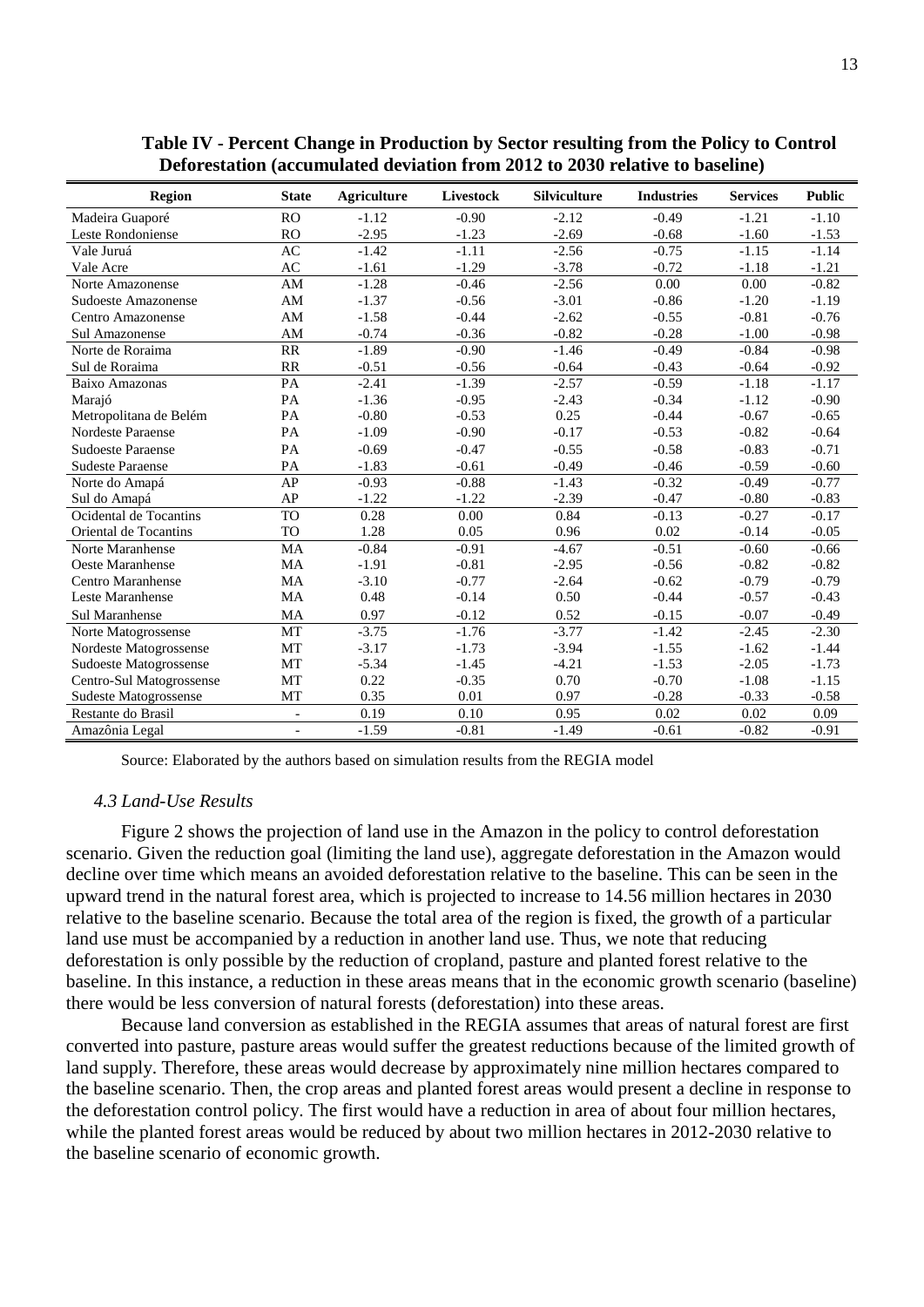

**Figure 2 – Land-Use projection as a result of the policy to control deforestation in the Amazon (deviation relative to the Baseline Scenario)**

Source: Elaborated by the authors based on simulation results from the REGIA model

Table V presents the results for different types of land use (in millions of hectares) by region. The policy increases the amount of land allocated for natural forest. Furthermore, we can note that the Norte Matogrossense and Sudeste Paraense would be the regions with the largest preserved areas (in hectares). Regarding the crop area, the regions with the greatest reductions in hectares would be Nordeste Matogrossense, Nordeste Paraense, Baixo Amazonas and Vale do Acre. These regions have agricultural goods/sectors in common as the most important activities in their production structures. In these regions, the policy to control deforestation would cause a more severe drop in agricultural production, explaining the greatest reduction in cropland.

| <b>Regions</b>           | <b>State</b>   | Crops   | <b>Pasture</b> | <b>Planted</b><br>Forest | <b>Natural</b><br>Forest | <b>Regions</b>          | <b>State</b> | <b>Crops</b> | <b>Pasture</b> | <b>Planted</b><br>Forest | <b>Natural</b><br><b>Forest</b> |
|--------------------------|----------------|---------|----------------|--------------------------|--------------------------|-------------------------|--------------|--------------|----------------|--------------------------|---------------------------------|
|                          |                |         |                | in millions of hectares  |                          |                         |              |              |                | in millions of hectares  |                                 |
| Madeira-Guaporé          | R <sub>O</sub> | $-0.03$ | $-0.52$        | $-0.06$                  | 0.61                     | Norte do Amapá          | AP           | $-0.02$      | $-0.01$        | 0.00                     | 0.03                            |
| Leste Rondoniense        | <sub>RO</sub>  | $-0.08$ | $-0.77$        | $-0.07$                  | 0.92                     | Sul do Amapá            | AP           | $-0.04$      | $-0.02$        | $-0.01$                  | 0.07                            |
| Vale do Juruá            | AC             | $-0.11$ | $-0.06$        | $-0.03$                  | 0.20                     | Ocidental do Tocantins  | <b>TO</b>    | 0.01         | $-0.01$        | 0.00                     | 0.00                            |
| Vale do Acre             | AC             | $-0.20$ | $-0.34$        | $-0.03$                  | 0.57                     | Oriental do Tocantins   | TO           | 0.00         | 0.00           | 0.00                     | 0.00                            |
| Norte Amazonense         | AM             | $-0.02$ | 0.00           | $-0.02$                  | 0.04                     | Norte Maranhense        | MA           | $-0.18$      | $-0.10$        | $-0.04$                  | 0.33                            |
| Sudoeste Amazonense      | AM             | $-0.09$ | $-0.02$        | $-0.03$                  | 0.15                     | Oeste Maranhense        | MA           | $-0.06$      | $-0.50$        | $-0.07$                  | 0.62                            |
| Centro Amazonense        | AM             | $-0.19$ | $-0.12$        | $-0.13$                  | 0.44                     | Centro Maranhense       | MA           | $-0.07$      | $-0.31$        | $-0.07$                  | 0.45                            |
| Sul Amazonense           | AM             | $-0.03$ | $-0.16$        | $-0.04$                  | 0.24                     | Leste Maranhense        | MA           | 0.00         | 0.00           | 0.00                     | 0.00                            |
| Norte de Roraima         | <b>RR</b>      | $-0.03$ | $-0.05$        | $-0.01$                  | 0.09                     | Sul Maranhense          | MA           | 0.00         | 0.00           | 0.00                     | 0.00                            |
| Sul de Roraima           | $_{RR}$        | $-0.01$ | $-0.08$        | $-0.02$                  | 0.11                     | Norte Mato-Grossense    | MT           | $-1.27$      | $-2.10$        | $-0.21$                  | 3.58                            |
| Baixo Amazonas           | <b>PA</b>      | $-0.38$ | $-0.32$        | $-0.22$                  | 0.92                     | Nordeste Mato-Grossense | <b>MT</b>    | $-0.27$      | $-0.79$        | $-0.06$                  | 1.12                            |
| Marajo                   | PA             | $-0.12$ | $-0.02$        | $-0.06$                  | 0.20                     | Sudoeste Mato-Grossense | MT           | $-0.08$      | $-0.40$        | $-0.03$                  | 0.51                            |
| Metropolitana de         |                |         |                |                          |                          | Centro-Sul Mato-        |              |              |                |                          |                                 |
| Belém                    | <b>PA</b>      | $-0.01$ | $-0.01$        | $-0.01$                  | 0.03                     | Grossense               | MT           | 0.00         | 0.00           | 0.00                     | 0.00                            |
| Nordeste Paraense        | <b>PA</b>      | $-0.21$ | $-0.18$        | $-0.16$                  | 0.55                     | Sudeste Mato-Grossense  | MT           | 0.00         | 0.00           | 0.00                     | 0.00                            |
| <b>Sudoeste Paraense</b> | PA             | $-0.06$ | $-0.58$        | $-0.20$                  | 0.84                     |                         |              |              |                |                          |                                 |
| <b>Sudeste Paraense</b>  | PA             | $-0.06$ | $-1.44$        | $-0.46$                  | 1.96                     |                         |              |              |                |                          |                                 |

**Table V – Change in cropland, pasture, planted Forest and Natural Forest Areas (in millions of hectares) in the Policy Scenario – accumulated from 2012 to 2030**

Source: Elaborated by the authors based on simulation results from the REGIA model

The pasture area in millions of hectares would be reduced more than the cropland area in most of the Amazon regions. The explanation for this greater reduction in pasture lies in the fact that the model assumes that the conversion of forest areas first occurs towards the pasture area. As such, the Sudeste and Sudoeste Paraense, Norte and Nordeste Matogrossense, and Leste Rondoniense would have the largest reductions in pasture area. This result is explained by the productive structure of these regions, which are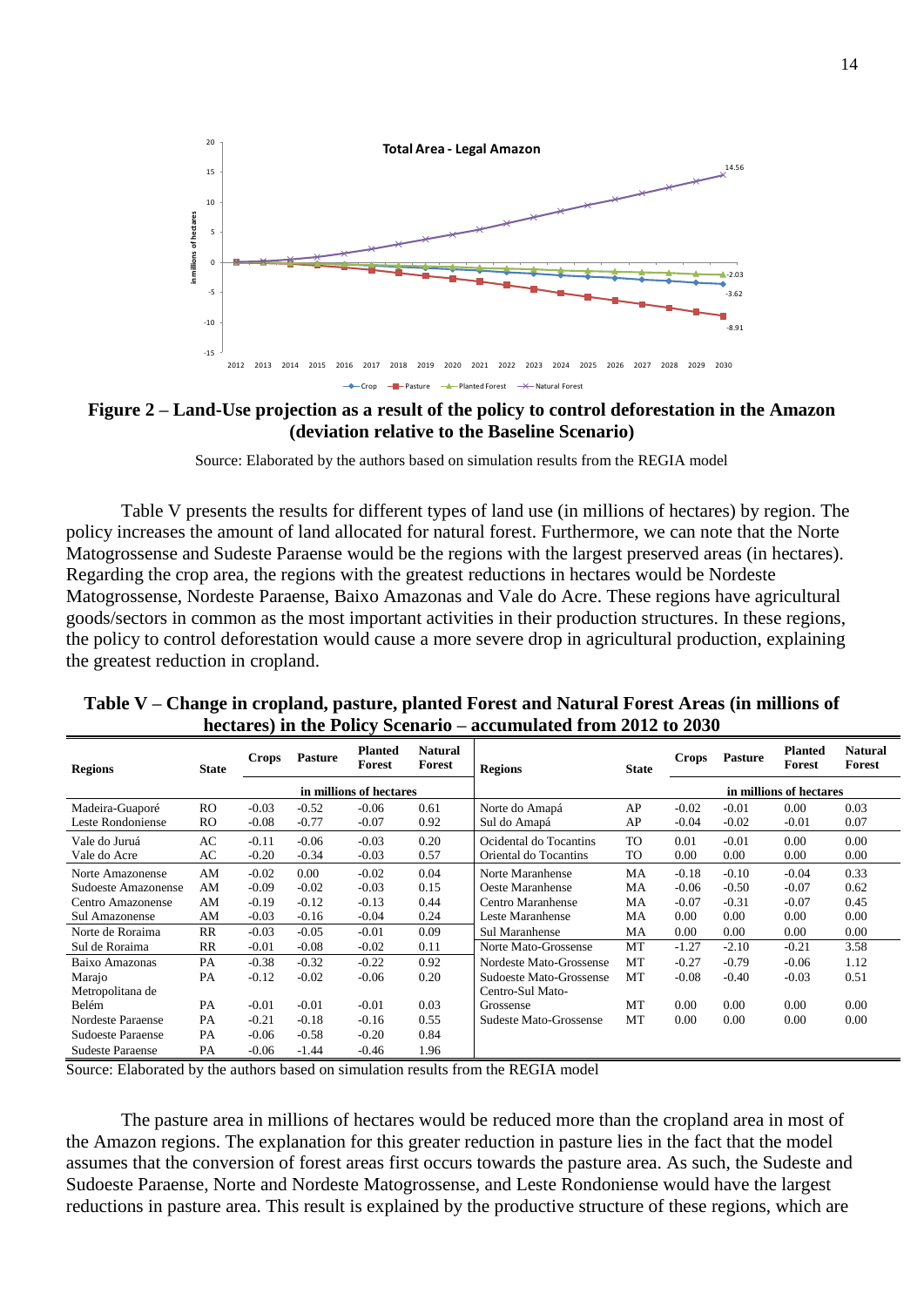important producers of cattle in the Amazon. In general, we observe that regions with more natural forest areas would be most affected by the policy to control deforestation and would show greater variation (decline) in its areas for productive use as well as a greater increase in production costs.

In terms of planted forest areas, it can be seen in Table IV that the reduction in these areas is of less magnitude than it is for other uses. This result indicates that the increase in production costs for this type of land is relatively smaller than for the others. However, we can highlight the reduction in planted forest area in Sudeste Paraense and Baixo Amazonas. The Sudeste Paraense is the largest forestry producer in the Amazon, and Baixo Amazonas also has a concentrated production in this sector.

## *4.4 Land productivity response to policy*

In the simulations with the REGIA model, we have assumed that the policy to control deforestation occurs during the period from 2012 to 2030. Thus, this section aim to show how land productivity would have to increase in the same period to offset the impacts on regional outputs caused by the limited supply of land. In the baseline scenario, it is assumed that the productivity of land increases by 1% per year from 2012 to 2030. There is also an increase in the overall productivity of the primary factors of 0.7% per year in the same period. Therefore, the results reported in this section should be understood as an additional increase in productivity considering the baseline scenario. Table VI presents the regional results of the rise in productivity for the main agricultural sectors in the REGIA model that would offset the negative impacts in the regions due to the deforestation policy.

| <b>Region</b>            | <b>State</b> | <b>Soybeans</b> | Cassava | Corn | <b>Silviculture and</b><br>Forestry | Cattle  |
|--------------------------|--------------|-----------------|---------|------|-------------------------------------|---------|
| Madeira Guaporé          | <b>RO</b>    |                 | 1.14    | 1.20 | 1.13                                | 0.95    |
| Leste Rondoniense        | <b>RO</b>    | 0.93            | 0.92    | 0.93 | 0.95                                | 0.66    |
| Vale Juruá               | AC           | $\overline{a}$  | 1.24    | 1.27 | 1.30                                | 1.28    |
| Vale Acre                | AC           | ٠               | 1.14    | 1.16 | 1.30                                | 1.12    |
| Norte Amazonense         | AM           |                 | 1.27    |      | 1.28                                | ÷,      |
| Sudoeste Amazonense      | AM           |                 | 1.35    | 1.39 | 1.38                                |         |
| Centro Amazonense        | AM           |                 | 1.29    | 1.32 | 1.25                                | 1.28    |
| Sul Amazonense           | AM           | 1.05            | 1.00    | 1.05 | 0.95                                | ٠       |
| Norte de Roraima         | <b>RR</b>    | 1.13            | 1.11    | 1.13 | 1.09                                | 0.99    |
| Sul de Roraima           | RR           | 0.89            | 0.83    | 0.89 | 0.83                                | 0.75    |
| Baixo Amazonas           | PA           | 1.29            | 1.27    | 1.29 | 1.25                                | 1.26    |
| Marajó                   | PA           |                 | 1.12    |      | 1.26                                | 1.26    |
| Metropolitana de Belém   | PA           | $\overline{a}$  | 0.24    |      | 0.36                                | 0.32    |
| Nordeste Paraense        | PA           | 0.51            | 0.50    | 0.51 | 0.61                                | 0.54    |
| <b>Sudoeste Paraense</b> | PA           |                 | 0.91    | 0.96 | 0.84                                | 0.78    |
| <b>Sudeste Paraense</b>  | PA           | 0.90            | 0.89    | 0.90 | 0.70                                | 0.56    |
| Norte do Amapá           | AP           | $\overline{a}$  | 0.97    |      | 1.05                                | 1.03    |
| Sul do Amapá             | AP           |                 | 1.15    |      | 1.17                                | 1.17    |
| Ocidental de Tocantins   | <b>TO</b>    | 0.00            | $-0.01$ | 0.00 | 0.00                                | 0.00    |
| Oriental de Tocantins    | <b>TO</b>    | 0.00            | $-0.01$ | 0.00 | 0.00                                | 0.00    |
| Norte Maranhense         | MA           |                 | 0.80    | 0.85 | 1.17                                | 1.02    |
| Oeste Maranhense         | <b>MA</b>    |                 | 0.92    | 0.93 | 0.88                                | 0.65    |
| Centro Maranhense        | MA           | 1.25            | 1.24    | 1.25 | 1.18                                | 1.01    |
| Leste Maranhense         | MA           | 0.01            | $-0.01$ | 0.01 | $-0.01$                             | $-0.02$ |
| <b>Sul Maranhense</b>    | MA           | 0.00            | $-0.01$ | 0.00 | 0.00                                | $-0.01$ |
| Norte Matogrossense      | MT           | 1.11            | 1.09    | 1.11 | 1.30                                | 1.10    |
| Nordeste Matogrossense   | MT           | 1.21            | 1.19    | 1.21 | 1.27                                | 1.10    |
| Sudoeste Matogrossense   | MT           | 0.97            | 0.96    | 0.97 | 1.04                                | 0.76    |
| Centro-Sul Matogrossense | MT           | 0.00            | $-0.01$ | 0.00 | 0.00                                | 0.00    |
| Sudeste Matogrossense    | MT           | 0.00            | $-0.01$ | 0.00 | 0.00                                | 0.00    |

## **Table VI – Results pertaining to the increase in land productivity – accumulated deviation relative to the Baseline Scenario from 2012 to 2030 (in annual % change)**

Source: Elaborated by the authors based on simulations results from the REGIA model

We notice, on average, that the annual productivity of the land should grow at approximately 1% per year so that the policy to control deforestation would not cause any negative impact on production. According Gasques et al. (2008), the productivity of land in Brazil grew by 3.26% per year from 2000 to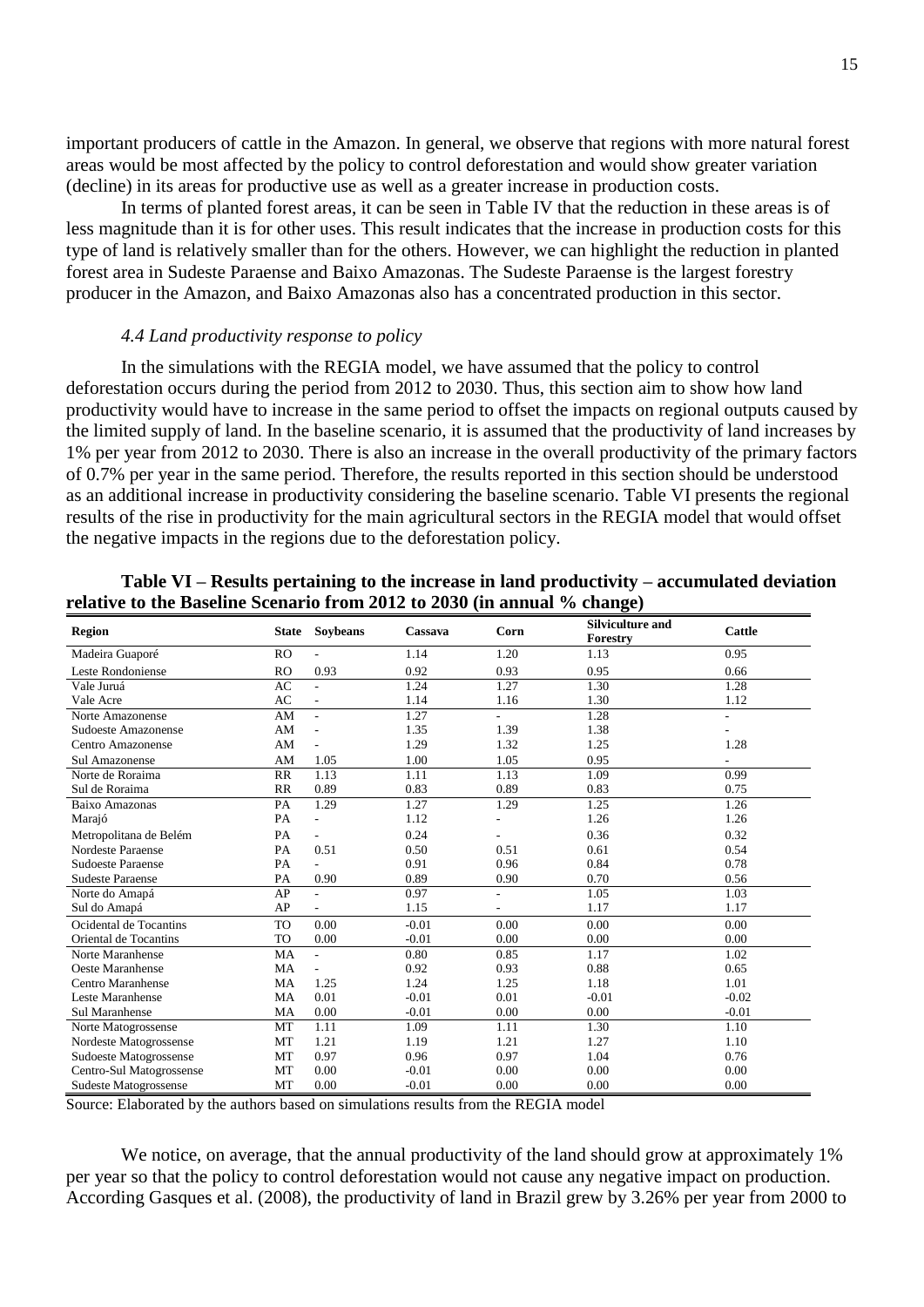2005, which suggests that this rate would be possible even in the Amazon. For example, to achieve the given results, the land productivity gains would have to be 0.5% to 1.4% per year compared to the baseline scenario to neutralize the effect of controlling deforestation. This would correspond to an increase in productivity of approximately 2.2% to 3.1% per year, including the increased productivity per year in the baseline scenario.

## **5. CONCLUSIONS**

The main goal of this paper was to analyze the dynamics of land use and impacts of a policy to control deforestation, seeking to contribute to an analysis of different scenarios in the Amazon. For this, we built an interregional dynamic Computable General Equilibrium (CGE) model called REGIA, which incorporates a model of land use known as ILUC (indirect land-use change).

First, a baseline scenario was built to project economic growth by region in a business-as-usual situation without a policy to control deforestation. In this scenario, the Amazon regions are stimulated by the growth of the national economy and the increasing demand to export soybeans and cattle. Related to this scenario, we simulated a policy to control deforestation that aims to reduce deforestation by 80% by 2020, followed by a reduction target of 100% for the period from 2021 to 2030. The increase in land productivity required to offset the negative impacts of the deforestation control policy was also projected. Overall, the results indicated that the regions most affected by the policy follow two distinct patterns: i) regions in the deforestation arc in Mato Grosso and Rondonia and ii) regions outside the arc that have a smaller share in the total GDP of the Amazon, in Amazonas and Para. According to the data and mechanisms of the model, the former are more negatively affected by having a higher remuneration of land and being more productive. Thus restricting the supply of land would generate higher losses of production per hectare. The regions outside of the arc have lower productivity, and often the growth of their production is linked to the expansion of land (low remuneration), which then leads to the greater negative impact in these regions.

However, in general, the results showed that the costs of a policy to control deforestation in the Amazon are relatively small, although its distribution is heterogeneous between regions, particularly affecting the regions that are most dependent on agriculture and have low productivity. It was also observed that the agriculture intensification in the Amazon can be considered to be a viable alternative for the maintenance of the production, employment, income and consumption in the region.

The results from simulated land productivity response suggest that the required annual gain would be approximately 1.4% for cropland, 1.3% for pasture and 1.4% for planted forest. These results are in addition to the increase in productivity for the land factor and the primary factors that is considered in the baseline scenario, which is approximately 1.7% per year. The Amazon has a large cleared area that is underutilized (IMAZON, 2013), and the productivity of land in Brazil grew by 3.26% per year, on average, from 2000 to 2005 (GASQUES et al., 2008). Thus, the results of productivity gains found with the REGIA model seem feasible and could be achieved through incentive policies targeting primary crops and livestock in each region.

According to other studies on this theme, the increased land productivity alone does not seem to hold the expansion of crop areas. The increase in productivity can generate an incentive for producers to add cultivated areas for further expansion of production. Thus, there must be a policy to control deforestation coupled with increasing land productivity. Thus, the government should exercise greater surveillance to curb illegal deforestation and, at the same time, promote economic incentives toward forest conservation. These incentives can be provided with forest concessions for sustainable forest management, payment for environmental services that highlight the payments of REDDs or even the promotion of programs aimed to increase the productivity of deforested land in the Amazon.

A limitation of the methodology employed in this paper is that the issue of proximity between regions has no role in the expansion of agricultural crops or livestock. The model only allows for the expansion of crops in regions where this production already exists in the database, and largely, only the economic conditions of the region influence its expansion. That is, the model does not work properly with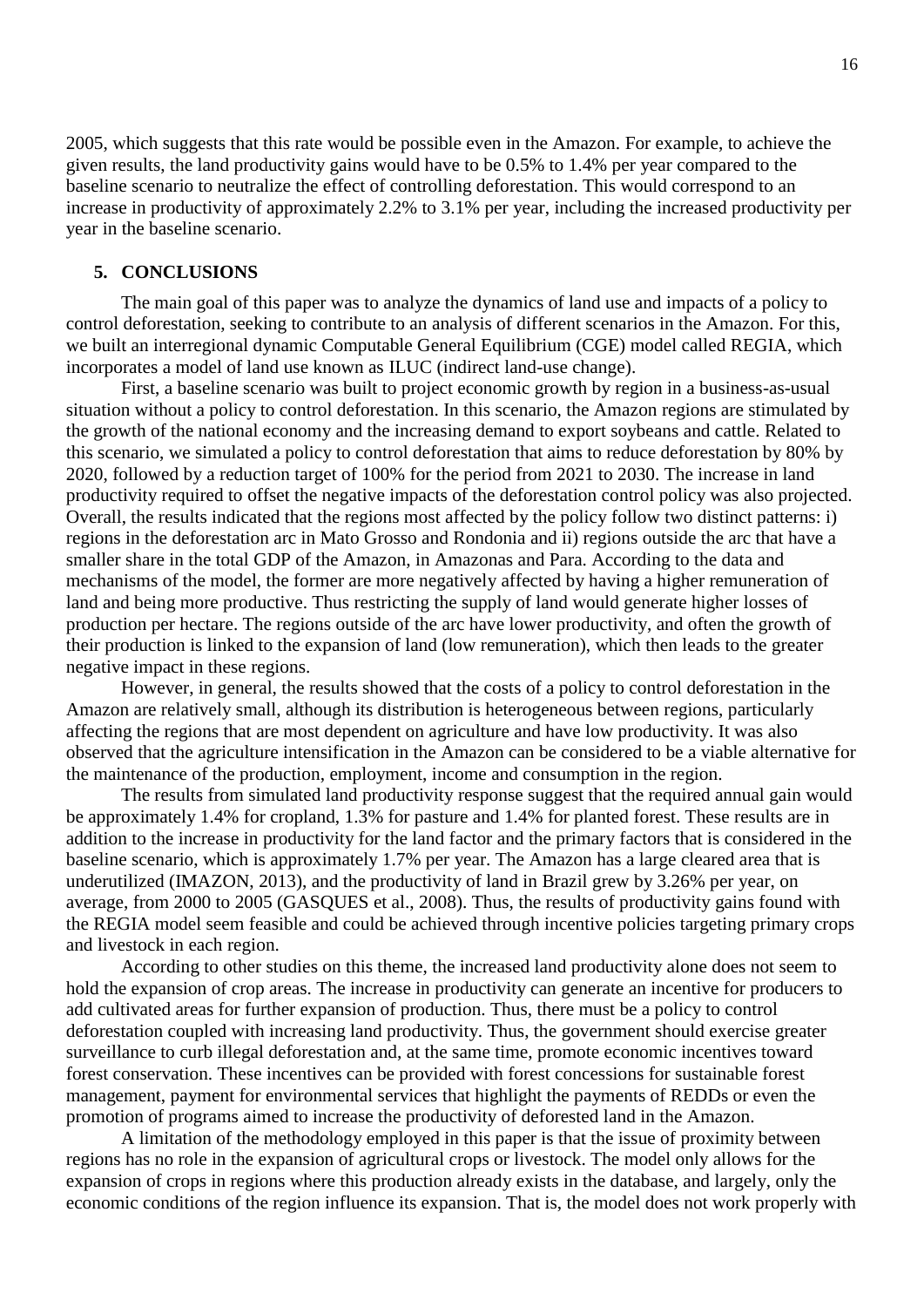the issue of expansion of the agricultural frontier, but with the local expansion of activities influenced by competitive market mechanisms. This is also due to the choice of the regional disaggregation of the model.

# **REFERENCES**

ALENCAR, A. *et al*. **Desmatamento na Amazônia: indo além da emergência crônica**. Manaus, Instituto de Pesquisa Ambiental da Amazônia (Ipam), pp.89, 2004.

ALSTON, L. J.; LIBECAP, G. C.; MULLER, B. Land Reform Policies, the Sources of Violent Conflict, and Implications for Deforestation in the Brazilian Amazon. *Journal of Environmental Economics and Management*, vol. 39, p. 162-188, 2000.

ARIMA, E.; VERÍSSIMO, A. Brasil em Ação: Ameaças e Oportunidades Econômicas na Fronteira Amazônica. *Série Amazônia n<sup>o</sup> 19*, Belém: Imazon, 2002.

ASSUNÇÃO, J. *et al.* Deforestation Slowdown in the Legal Amazon: Prices or Policies? *Climate policy initiative*. Working paper, 2012. Disponível em:

http://climatepolicyinitiative.org/publication/deforestation-slowdown-in-the-legal-amazon-prices-orpolicie/. Acesso em: 02 de outubro de 2012.

BARONA, E. *et al.* The role of pasture and soybean in deforestation of the Brazilian Amazon. *Environ. Res. Lett*., vol. 5, 2010.

CARVALHO, T. S. *Uso do Solo e Desmatamento nas Regiões da Amazônia Legal Brasileira: condicionantes econômicos e impactos de políticas públicas*, 2014, 219 p. (Tese de Doutorado). Belo Horizonte: Centro de Desenvolvimento e Planejamento Regional (Cedeplar) Universidade Federal de Minas Gerais, 2014.

CATTANEO, A. Deforestation in the Brazilian Amazon: Comparing the impacts of Macroeconomics Shocks, Land Tenure, and Technological Change. *Land Economics*, vol. 77, n.2, p. 219-140, 2001.

CATTANEO, A. Balancing Agricultural Development and Deforestation in the Brazilian Amazon. *Research Report 129*, International Food Policy Research Institute, Washington D. C., 2002.

DINIZ, T. B. *Impactos socioeconômicos do Código Florestal Brasileiro: uma discussão à luz de um modelo de equilíbrio geral computável*, 2012, 113 p. (Dissertação de Mestrado). São Paulo: Universidade de São Paulo – Escola Superior de Agricultura "Luiz de Queiroz", 2012.

DIXON, P. B. *et al*. **ORANI: A Multisectoral Model of the Australian Economy**. Amsterdam: North-Holland, 1982. 372 p.

FACHINELLO, A. L. *Avaliação do impacto econômico de possíveis surtos da gripe aviária no Brasil: uma análise de equilíbrio geral computável*, 2008, 161 p. (Tese de Doutorado). São Paulo: Universidade de São Paulo – Escola Superior de Agricultura "Luiz de Queiroz", 2008.

FARIAS, W. R. *Modelagem e Avaliação de Fenômenos Relacionados ao Uso da Terra no Brasil*, 2012, 275 p. (Tese de Doutorado). São Paulo: Universidade de São Paulo, 2012.

FEARNSIDE, P. M. Deforestation in Brazilian Amazonia: history, rates and consequences. *Conservation Biology*, vol. 19, n. 3, p. 680–688, 2005.

FERREIRA FILHO, J. B.; HORRIDGE, J. M. The Doha Round, Poverty and Regional Inequality in Brazil. IN: HERTEL, T. W. (eds.). **Putting Development Back Into the Doha Agenda: Poverty Impacts of a WTO Agreement**. Washington DC: The International Bank of Reconstruction and Development, Palgrave, McMillan, 2006.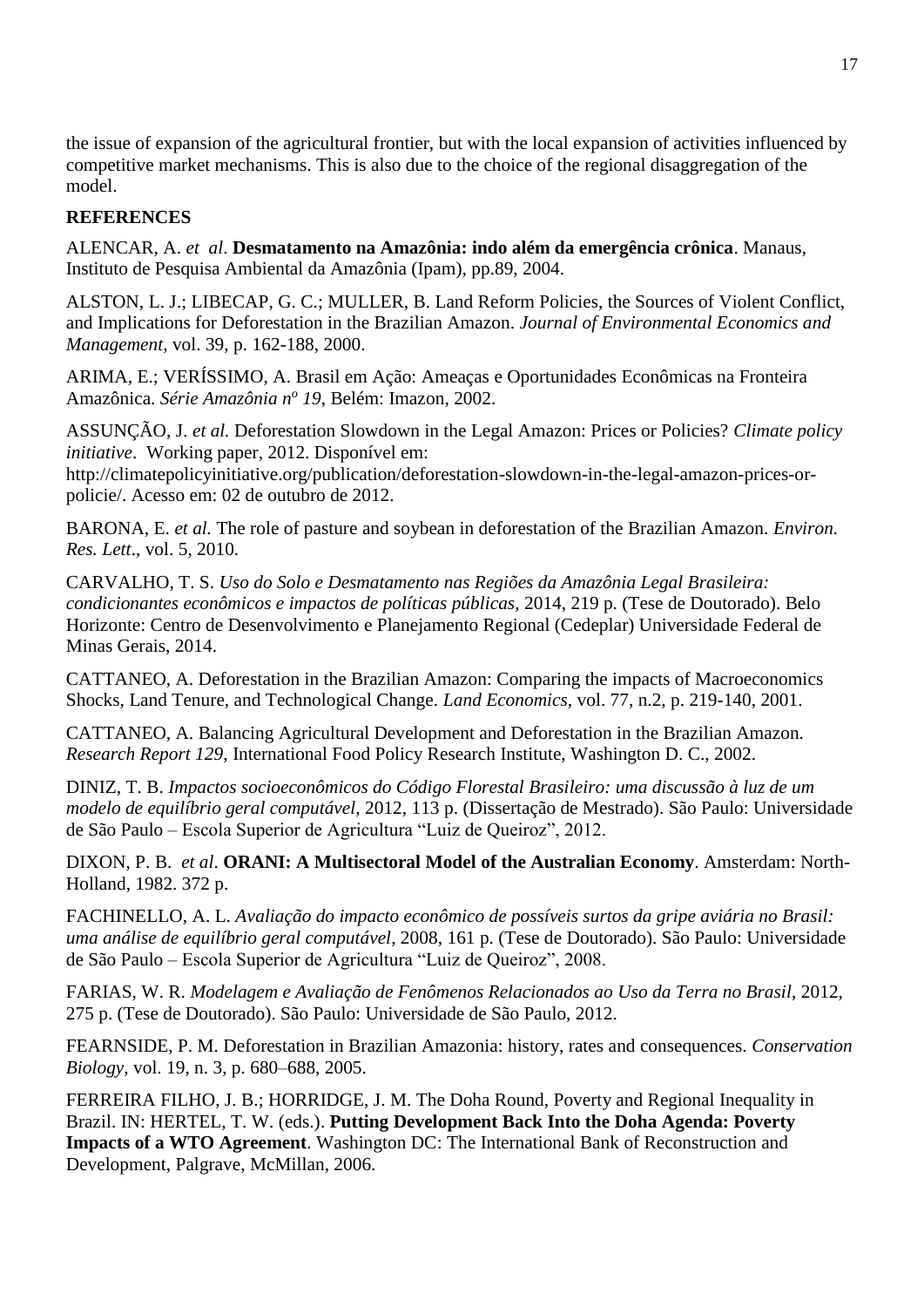FERREIRA FILHO, J. B.; HORRIDGE, J. M. Would World Agricultural Trade Liberalization Help the Poor of Brazil? IN: ANDERSON, K. *et al.* (eds). **Agricultural Price Distortions, Inequality and Poverty**. Forthcoming., 2008.

FERREIRA FILHO, J. B.; HORRIDGE, J. M. Climate Change Impacts on Agricultural and Internal Migrations in Brazil. In: *13th Annual Conference on Global Economic Analysis*, Penang, Malaysia, 2010.

FERREIRA FILHO, J. B.; HORRIDGE, J. M. Climate Change Impacts on Agriculture and Internal Migrations in Brazil. IN: 14<sup>th</sup> Annual Conference on Global Economic Analysis 2011, Venice Proceedings of the 14<sup>th</sup> Annual Conference on Global Economic Analysis, 2011.

FERREIRA FILHO, J. B.; HORRIDGE, J. M. Endogenous Land Use and Supply Security in Brazil. *General Paper n<sup>0</sup> G-229*, Centre of Policy Studies, CoPS, Monash, 2012.

FERREIRA FILHO, J. B.; HORRIDGE, J. M. Ethanol expansion and indirect land use change in Brazil. *Land Use Policy*, vol. 36, p. 595-604, 2014.

FERREIRA FILHO, J. B. *et al*. Tax reform, income distribution and poverty in Brazil: a general equilibrium analysis, *MPIA Working Paper 2007-26*, Poverty and Economic Policy Research Network – PEP-NET, Québec, 2007.

FERREIRA, A. M. M.; SALATI, E. Forças de transformação do ecossistema amazônico. *Estudos Avançados*, vol. 19, n. 54, 2005.

FOOD AND AGRICULTURE ORGANIZATION OF THE UNITED NATIONS (FAO). **Global Forest Resources Assessment 2010**. Food and Agriculture Organization of the United Nations, Rome, 2010.

FOOD AND AGRICULTURE ORGANIZATION OF THE UNITED NATIONS (FAO). **World Agriculture: towards 2015/2030.** Earthscan Publications Ltda: UK, 2003, 444 p.

GASQUES, J.G.; BASTOS, E.T.; BACCHI, M.R.P. Produtividade e Fontes de Crescimento da Agricultura Brasileira. In: de NEGRI. J.; KUBOTA, L. (Eds.) **Políticas de Incentivo à Inovação Tecnológica**. Brasilia: Instituto de Pesquisa Econômica Aplicada. 2008 (Disponível em: http://www.ipea.gov.br/sites/000/2/livros/inovacaotecnologica/capitulo11.pdf)

GOUVELLO, C. (Ed.) **Estudo de Baixo Carbono para o Brasil**. 2010. Disponível em: <http://siteresources.worldbank.org/BRAZILINPOREXTN/Resources/38171661276778791019/Relatorio \_Principal\_integra\_Portugues.pdf> Acesso em: 5 de Setembro de 2012.

HORRIDGE, M. ORANI-G: a General Equilibrium Model of the Australian Economy. *Working Paper OP-93*. Cops/Impact: Centre of Policy Studies, Monash University, 2000. Disponível em:<www.monash.edu.au/policy/elecpapr/op93.htm>.

HORRIGDE, M. Preparing a TERM bottom-up regional database. *Preliminary Draft*, Centre of Policy Studies, Monash University, 2006.

HORRIDGE, J. M. *et al*. The Impact of the 2002-2003 Drought on Australia. *Journal of Policy Modeling*, v. 27, n. 3, 2005/4, p. 285-308, 2005.

HORRIDGE, J. M.; WITTWER, G. The economic impacts of a construction project, using SinoTERM, a multi-regional CGE model of China. *China Economic Review*, vol.19, n.4, p. 628-634, 2008.

HORRIDGE, J. M.; WITTWER, G. A multi-regional representation of China's agricultural sectors, *China Agricultural Economic Review*, vol. 1, n. 4, p. 420-434, 2009.

HUGHTON, R. A. Tropical deforestation as a source of greenhouse gases. IN: MOUTINHO, P.; SCHWARTZMAN, S. (Eds.). **Tropical Deforestation and Climate Change**. Instituto de Pesquisa Ambiental da Amazônia (IPAM) e Environmental Defense (ED), p 13-22, 2005.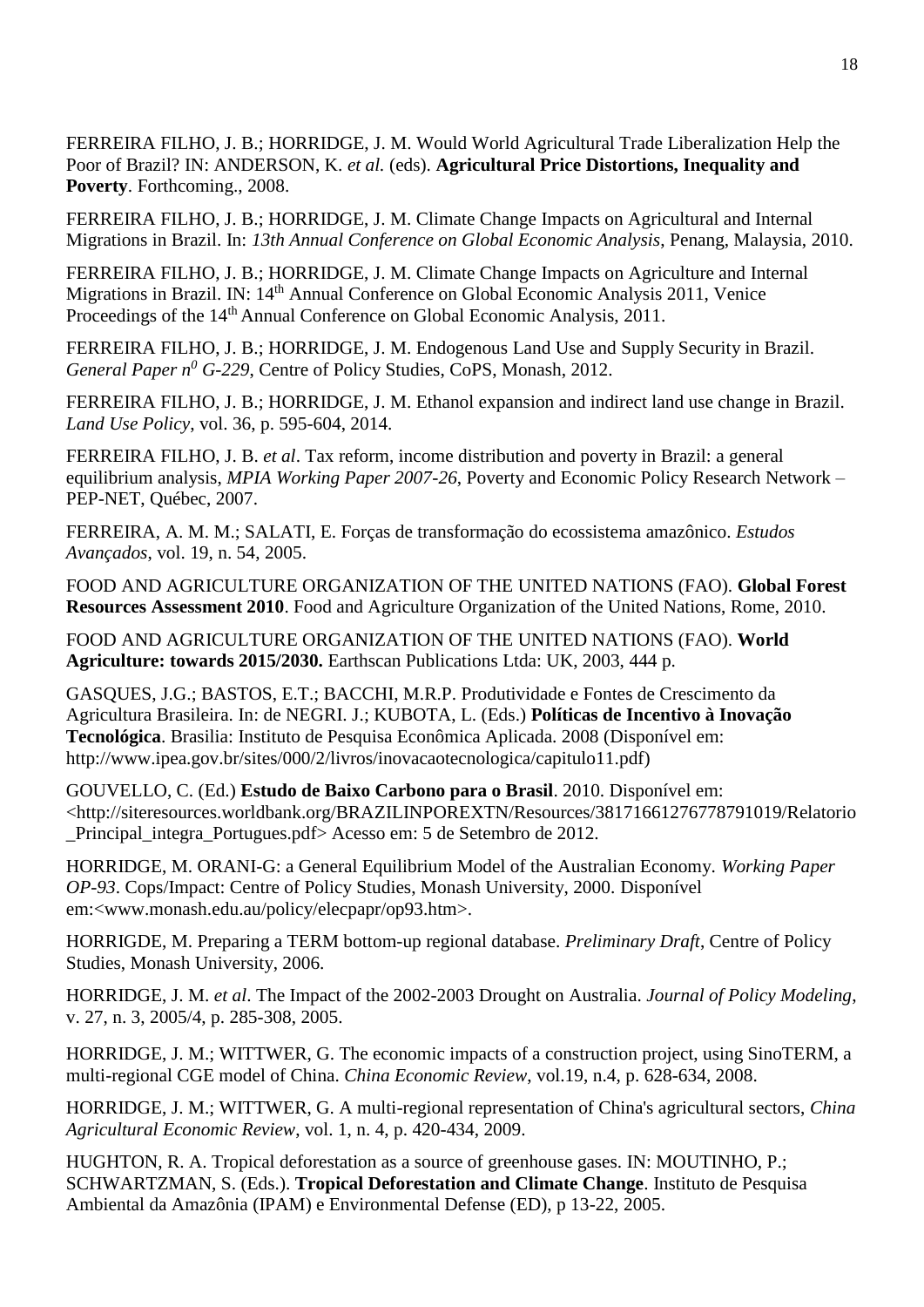INSTITUTO DO HOMEM E MEIO AMBIENTE DA AMAZÔNIA (iMAZON); *O aumento no* 

*Desmatamento na Amazônia em 2013: um ponto fora da curva ou fora de controle?,* 2013. Disponível em: http://www.imazon.org.br/publicacoes/outros/o-aumento-no-desmatamento-na-amazonia-em-2013 um-ponto-fora-da-curva-ou-fora-de-controle. Acesso em: 12 jan. 2013.

INSTITUTO BRASILEIRO DE GEOGRAFIA E ESTATÍSTICA (IBGE). *Censo Agropecuário 2006***.** Rio de Janeiro: IBGE, 2006.

INSTITUTO NACIONAL DE PESQUISAS ESPACIAIS (INPE); COORDENADORIA GERAL OBSERVAÇÃO DA TERRA PROGRAMA AMAZÔNIA – PROJETO PRODES. *Metodologia para o Cálculo da Taxa Anual de Desmatamento na Amazônia Legal*, outubro de 2013.

INSTITUTO DE PESQUISA ECONÔMICA APLICADA (IPEA). *Código florestal: implicações do PL 1876/99 nas áreas de reserva legal.* Comunicados do IPEA. n. 96. 2011.

KRUGMAN, P. Scale Economics, product differentiation, and the pattern of trade*, American Economic Review*, v. 70, 1980.

MACEDO, D. C. *et al*. Cropland Expansion changes deforestation dynamics in the Southern Brazilian Amazon. *PNAS*, vol. 103, n. 39, p. 14637-14641, 2012.

MARGULIS, S. **Causas do desmatamento da Amazônia brasileira**. Brasília: Banco Mundial, 2003. 100 p.

MERTENS, B. *et al*. Crossing spatial analyses and livestock economics to understand deforestation process in Brazilian Amazon: the case of São Felix do Xingu in South Pará. *Agricultural Economics*, n. 27, p. 269-294, 2002.

MILLER, R.; BLAIR, P. **Input-Output analysis: foundations and extensions**. New Jersey: Prentice-Hall, 2009. 782p.

MINISTÉRIO DE CIÊNCIA E TECNOLOGIA (MCT). **Inventário Brasileiro de Emissões Antrópicas por Fontes e Remoções por Sumidouros de Gases de Efeito Estufa não Controlados pelo Protocolo de Montreal**. Brasília: Ministério de Ciência e Tecnologia, 2010.

MINISTÉRIO DO MEIO AMBIENTE (MMA). *Plano de Prevenção e Controle do Desmatamento na Amazônia***.** 2012. Disponível em: <http://www.mma.gov.br/florestas/controle-epreven%C3%A7%C3%A3o-dodesmatamento/plano-de-a%C3%A7%C3%A3o-para-amaz%C3%B4niappcdam> Acesso em: 5 de setembro de 2012.

MINISTÉRIO DO PLANEJAMENTO, ORÇAMENTO E GESTÃO. Impactos Econômicos da Carteira de Investimentos. In: *Estudo da Dimensão Territorial para o Planejamento, Volume VI*. MPOG, Secretaria de Planejamento e Investimentos Estratégicos, Brasília, 2008.

NASSAR, A. M. Inserção Internacional do Agro – caminho sem volta. *O Estado de São Paulo*, São Paulo, 16 de março de 2011.

NORDHAUS, W. D. A survey of estimates of the costs of controlling greenhouse gases, *Energy Journal*, vol. 12, p.37-66, 1991.

PAMBUDI, D.; SMYTH R. Making Indonesia more attractive to foreign investors: A Computable General Equilibrium analysis of reducing the risk premium in Central Java. *Review of Urban and Regional Development Studies*, vol. 20, n.3, 2008.

PATTANAYAK, S. K. *et al*. Climate Change and Conservation in Brazil: CGE Evaluation of Health and Wealth Impacts, *Economic Geography and Color Maps*, vol. 9, n.2, 2009.